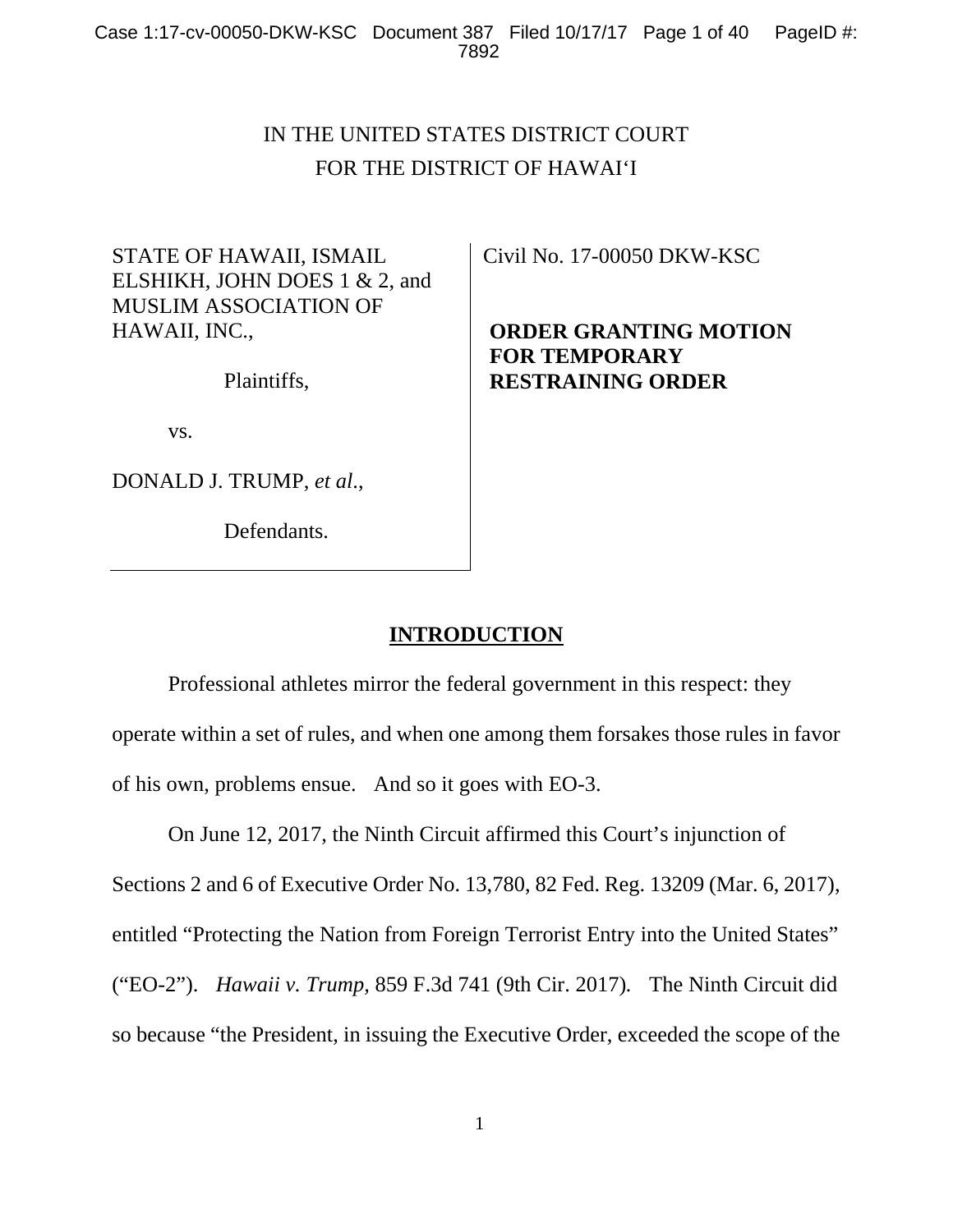authority delegated to him by Congress" in 8 U.S.C. § 1182(f). *Hawaii,* 859 F.3d at 755. It further did so because EO-2 "runs afoul of other provisions of the [Immigration and Nationality Act ('INA'), specifically 8 U.S.C. § 1152,] that prohibit nationality-based discrimination." *Hawaii,* 859 F.3d at 756.

Enter EO-3.<sup>1</sup> Ignoring the guidance afforded by the Ninth Circuit that at least this Court is obligated to follow, EO-3 suffers from precisely the same maladies as its predecessor: it lacks sufficient findings that the entry of more than 150 million nationals from six specified countries<sup>2</sup> would be "detrimental to the interests of the United States," a precondition that the Ninth Circuit determined must be satisfied before the Executive may properly invoke Section 1182(f). *Hawaii,* 859 F.3d at 774. And EO-3 plainly discriminates based on nationality in the manner that the Ninth Circuit has found antithetical to both Section 1152(a) and the founding principles of this Nation. *Hawaii*, 859 F.3d at 776–79.

 Accordingly, based on the record before it, the Court concludes that Plaintiffs have met their burden of establishing a strong likelihood of success on the merits of their statutory claims, that irreparable injury is likely if the requested relief is not issued, and that the balance of the equities and public interest counsel in favor of

 $\overline{a}$ 

<sup>&</sup>lt;sup>1</sup>Proclamation No. 9645, 82 Fed. Reg. 45161 (Sept. 24, 2017) [hereinafter EO-3].

<sup>2</sup> EO-3 § 2 actually bars the nationals of *more than* six countries, and does so indefinitely, but only the nationals from six of these countries are at issue here.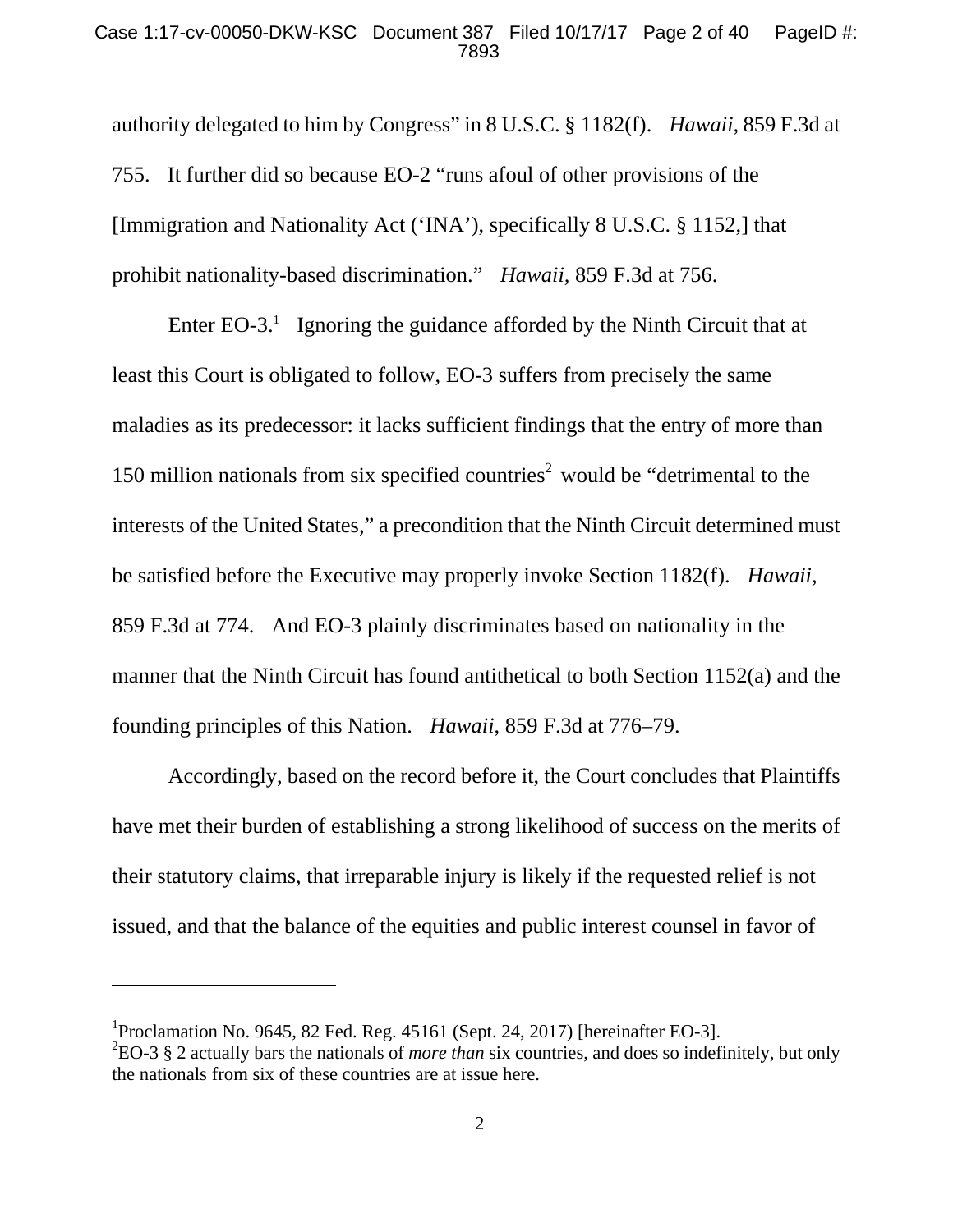granting the requested relief. Plaintiffs' Motion for a Temporary Restraining Order (ECF No. 368) is GRANTED.

## **BACKGROUND**

## **I. The President's Executive Orders**

-

 On September 24, 2017, the President signed Proclamation No. 9645, entitled "Enhancing Vetting Capabilities and Processes for Detecting Attempted Entry Into the United States by Terrorists or Other Public-Safety Threats." Like its two previously enjoined predecessors, EO-3 restricts the entry of foreign nationals from specified countries, but this time, it does so indefinitely. Plaintiffs State of Hawai'i ("State"), Ismail Elshikh, Ph.D., John Doe 1, John Doe 2, and the Muslim Association of Hawaii, Inc., seek a nationwide temporary restraining order ("TRO") that would prohibit Defendants<sup>3</sup> from enforcing and implementing Sections 2(a), (b), (c), (e), (g), and (h) before EO-3 takes effect. Pls.' Mot. for TRO 1, ECF No. 368.<sup>4</sup> The Court briefly recounts the history of the Executive Orders and related litigation.

 $3$ Defendants in the instant action are: Donald J. Trump, in his official capacity as President of the United States; the United States Department of Homeland Security ("DHS"); Elaine Duke, in her official capacity as Acting Secretary of DHS; the United States Department of State; Rex Tillerson, in his official capacity as Secretary of State; and the United States of America. <sup>4</sup>On October 14, 2017, the Court granted Plaintiffs' unopposed Motion for Leave to File Third Amended Complaint (ECF. No. 367), and, on October 15, 2017, Plaintiffs filed their Third Amended Complaint ("TAC"; ECF No. 381).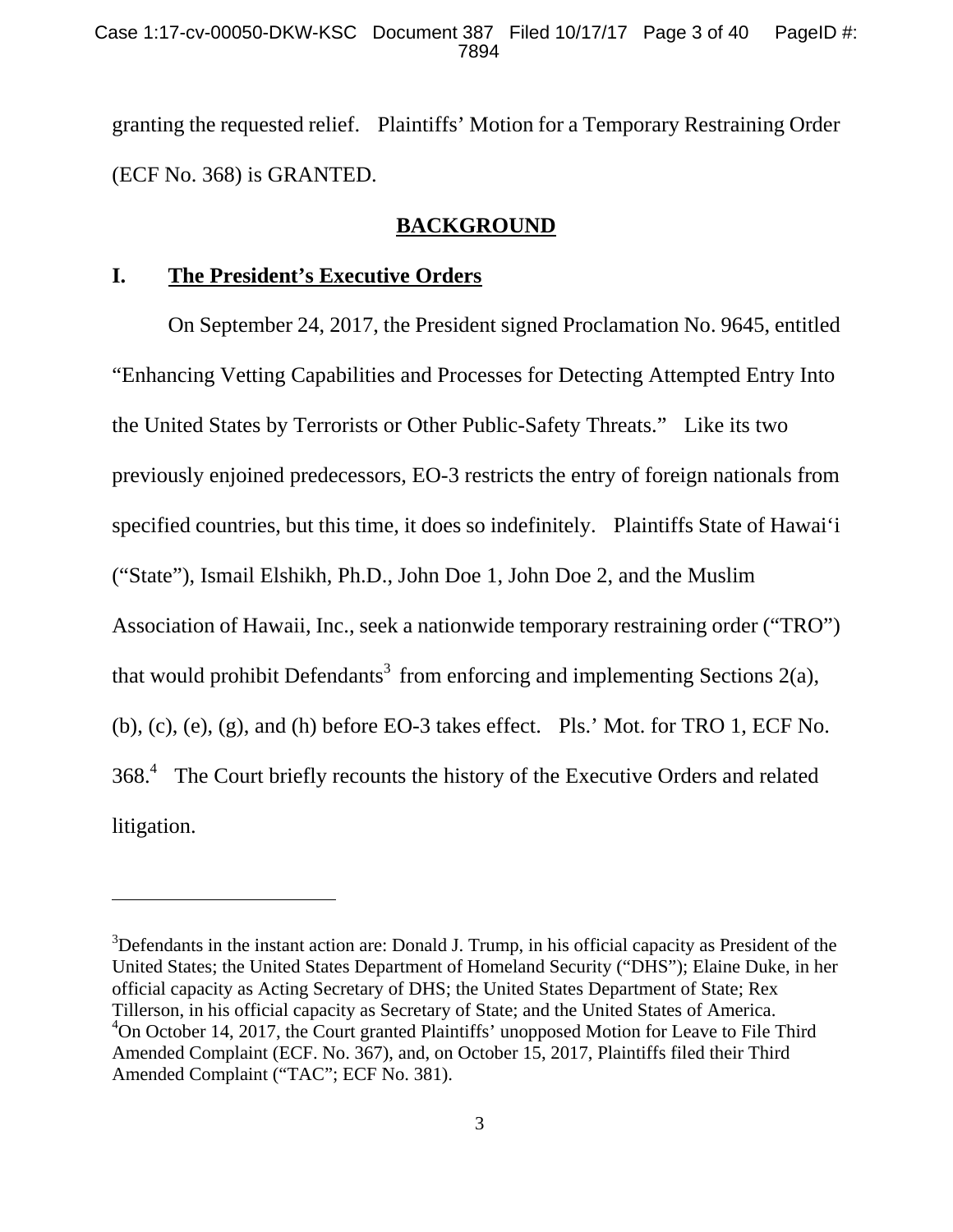#### **A. The Executive Orders and Related Litigation**

 On January 27, 2017, the President signed an Executive Order entitled "Protecting the Nation From Foreign Terrorist Entry into the United States." Exec. Order 13,769, 82 Fed. Reg. 8977 (Jan. 27, 2017) [hereinafter EO-1]. EO-1's stated purpose was to "protect the American people from terrorist attacks by foreign nationals admitted to the United States." *Id*. EO-1 took immediate effect and was challenged in several venues shortly after it issued. On February 3, 2017, a federal district court granted a nationwide TRO enjoining EO-1. *Washington v. Trump*, No. C17-0141JLR, 2017 WL 462040 (W.D. Wash. Feb. 3, 2017). On February 9, 2017, the Ninth Circuit denied the Government's emergency motion for a stay of that injunction. *Washington v. Trump*, 847 F.3d 1151, 1161–64 (9th Cir. 2017) (per curiam), *reconsideration en banc denied*, 853 F.3d 933 (9th Cir. 2017). As described by a subsequent Ninth Circuit panel, "[r]ather than continue with the litigation, the Government filed an unopposed motion to voluntarily dismiss the underlying appeal [of EO-1] after the President signed EO2. On March 8, 2017, this court granted that motion, which substantially ended the story of EO1." *Hawaii*, 859 F.3d at 757.

 On March 6, 2017, the President issued EO-2, which was designed to take effect on March 16, 2017. 82 Fed. Reg. 13209 (Mar. 6, 2017). Among other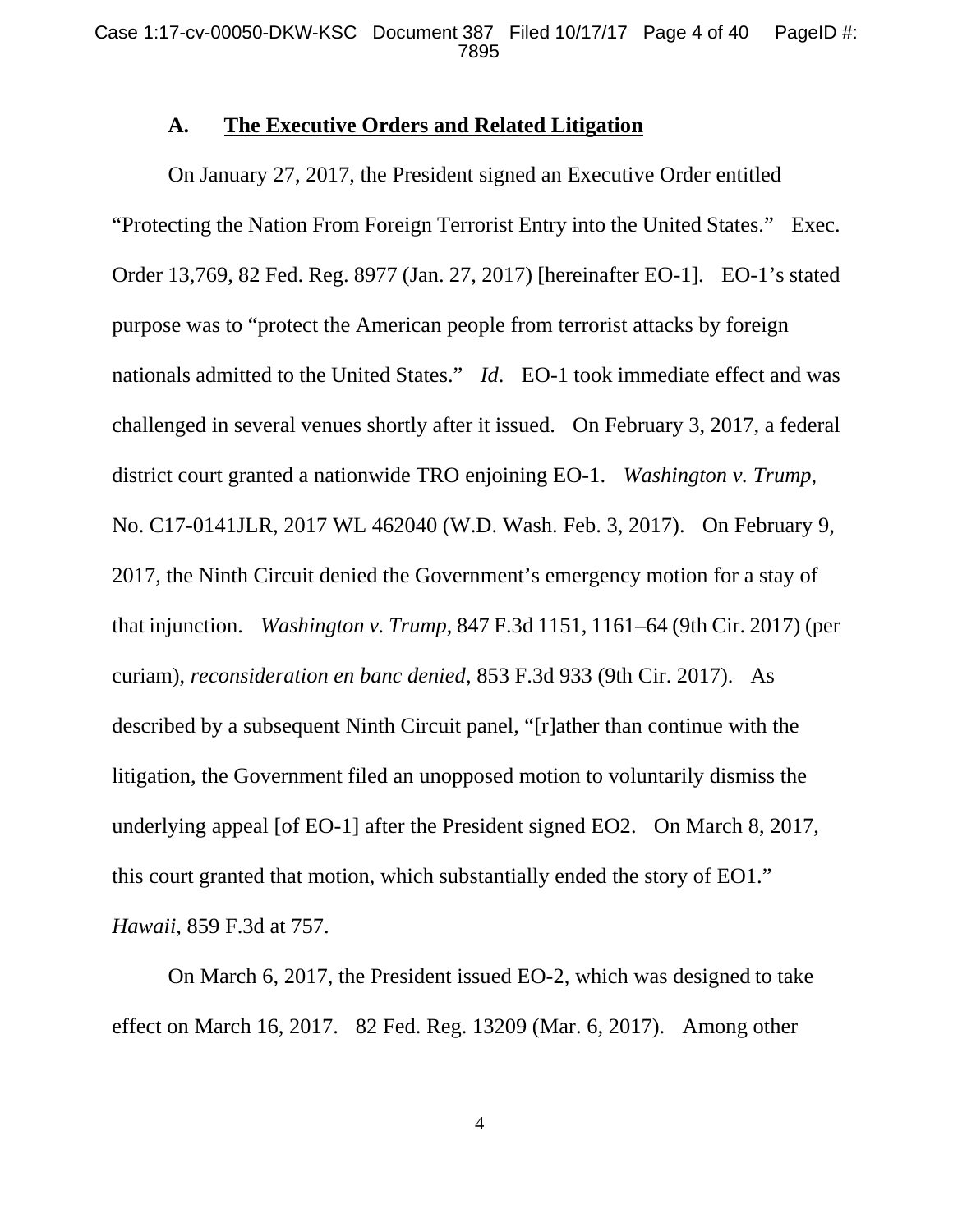things, EO-2 directed the Secretary of Homeland Security to conduct a global review to determine whether foreign governments provide adequate information about their nationals seeking entry into the United States. *See* EO-2 § 2(a). EO-2 directed the Secretary to report those findings to the President, after which nations identified as "deficient" would have an opportunity to alter their practices, prior to the Secretary recommending entry restrictions. *Id*. §§ 2(d)–(f).

 During this global review, EO-2 contemplated a temporary, 90-day suspension on the entry of certain foreign nationals from six countries—Iran, Libya, Somalia, Sudan, Syria, and Yemen. *Id*. § 2(c). That 90-day suspension was challenged in multiple courts and was preliminarily enjoined by this Court and by a federal district court in Maryland. *See Hawaii v. Trump*, 245 F. Supp. 3d 1227 (D. Haw. 2017)<sup>5</sup>; *Int'l Refugee Assistance Project* ("*IRAP*") *v. Trump*, 241 F. Supp. 3d 539 (D. Md. 2017). Those injunctions were affirmed in relevant part by the respective courts of appeals. *See Hawaii v. Trump*, 859 F.3d 741 (9th Cir. 2017) (per curiam); *IRAP v. Trump*, 857 F.3d 554 (4th Cir. 2017) (en banc), *as amended* (May 31, 2017). The Supreme Court granted certiorari in both cases and left the injunctions in place pending its review, except as to persons who lacked a "credible

 $\overline{a}$ 

<sup>5</sup> This Court also enjoined the 120-day suspension on refugee entry under Section 6. *Hawaii v. Trump*, 245 F. Supp. 3d at 1238.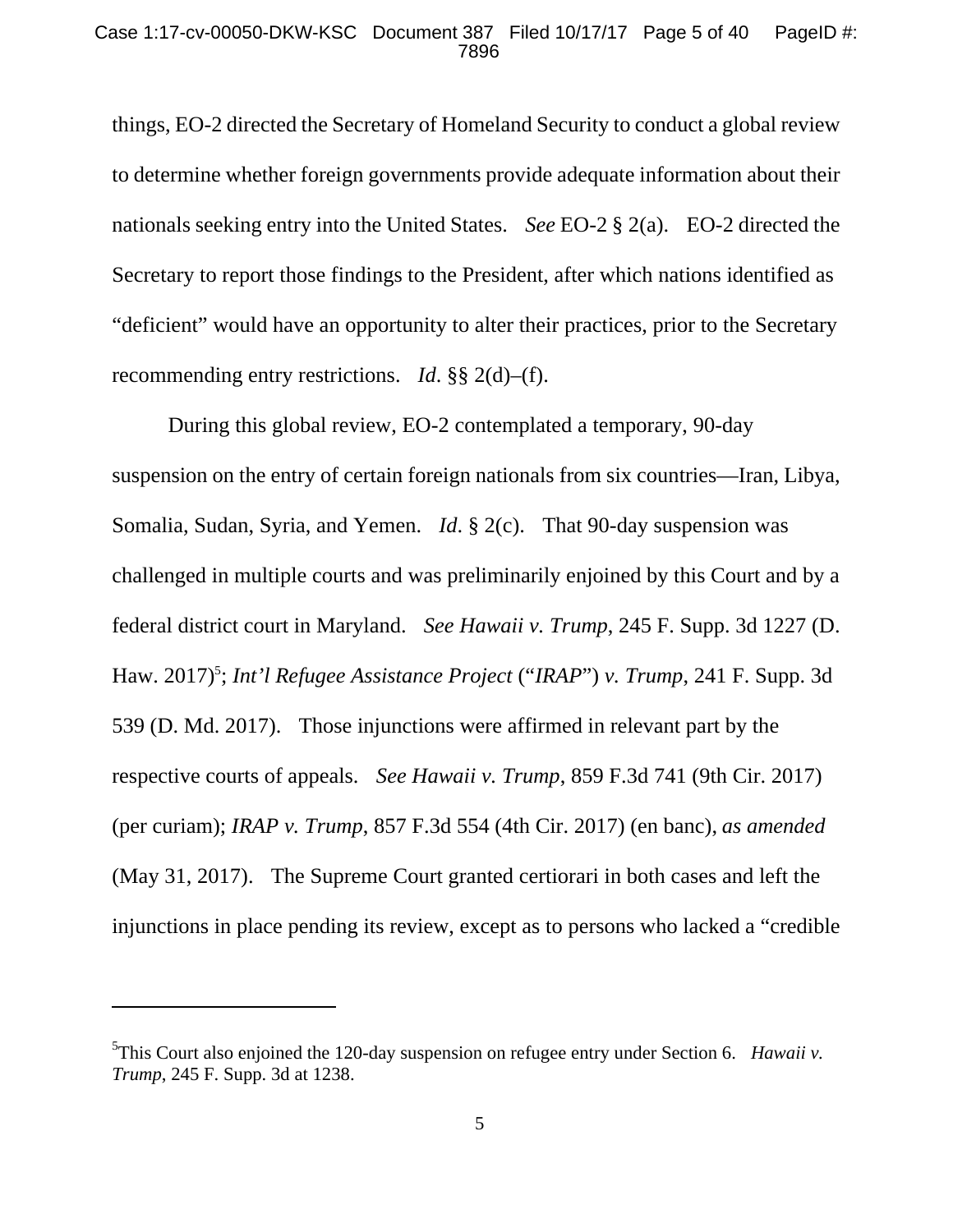claim of a bona fide relationship with a person or entity in the United States." *Trump v. IRAP*, 137 S. Ct. 2080, 2088 (2017).6

## **B. EO-3**

 $\overline{a}$ 

 The President signed EO-3 on September 24, 2017. EO-3's stated policy is to protect United States "citizens from terrorist attacks and other public-safety threats," by preventing "foreign nationals who may . . . pose a safety threat . . . from entering the United States."<sup>7</sup> EO-3 pmbl. EO-3 declares that "[s]creening and vetting protocols and procedures associated with visa adjudications and other immigration processes play a critical role in implementing that policy." EO-3  $§$  1(a). Further, because "[g]overnments manage the identity and travel documents of their nationals and residents," it is "the policy of the United States to take all necessary and appropriate steps to encourage foreign governments to improve their information-sharing and identity-management protocols and practices and to regularly share identity and threat information with our immigration screening and vetting systems." *Id.* § 1(b).

<sup>6</sup> After EO-2's 90-day entry suspension expired, the Supreme Court vacated the *IRAP* injunction as moot. *See Trump v. IRAP*, No. 16-1436, --- S. Ct. ---, 2017 WL 4518553 (Oct. 10, 2017). 7 EO-3 is founded in Section 2 of EO-2. *See* EO-2 § 2(e) (directing that the Secretary of Homeland Security "shall submit to the President a list of countries recommended for inclusion in a Presidential proclamation that would prohibit the entry of appropriate categories of foreign nationals of [specified] countries").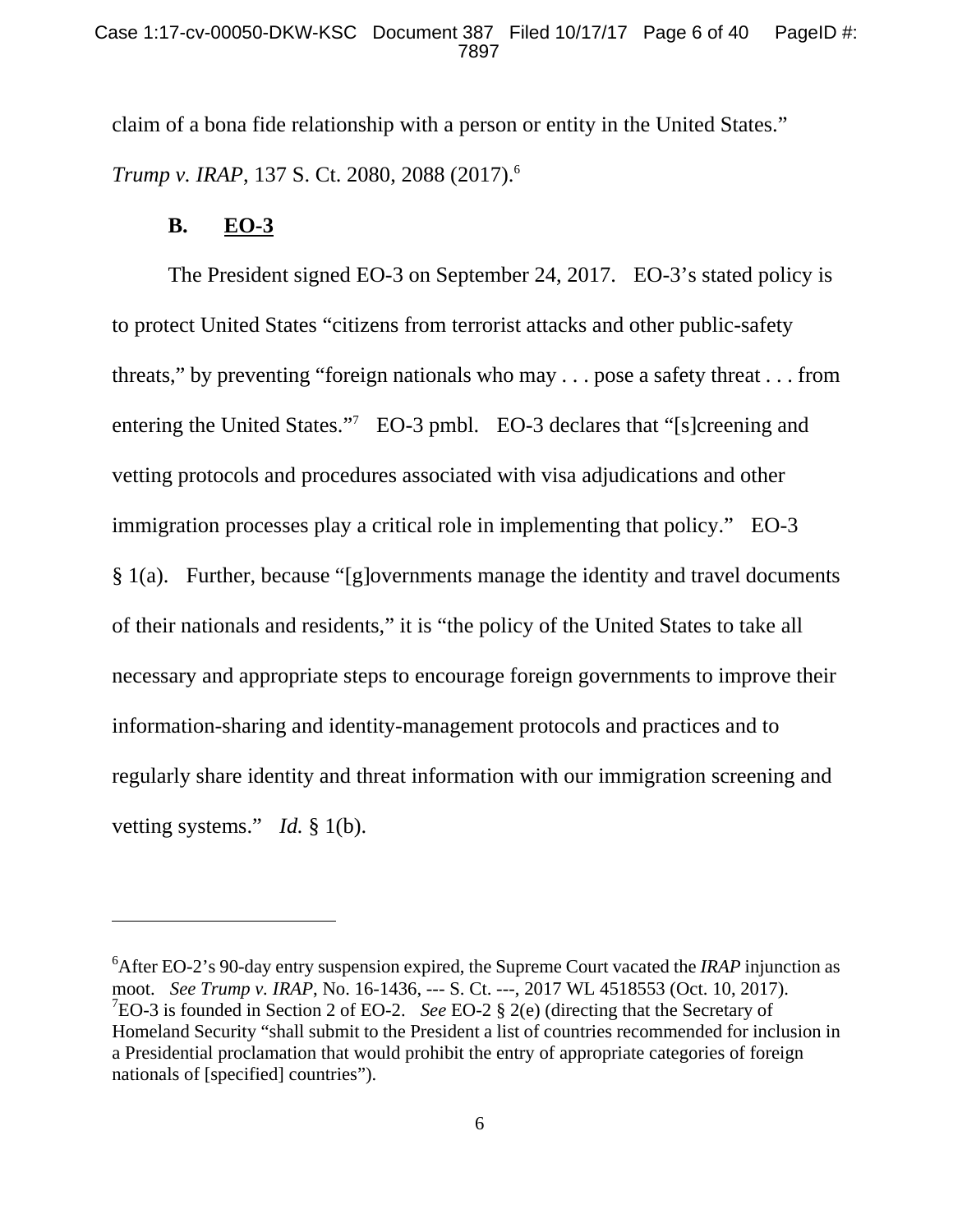#### Case 1:17-cv-00050-DKW-KSC Document 387 Filed 10/17/17 Page 7 of 40 PageID #: 7898

 As a result of the global reviews undertaken by the Secretary of Homeland Security in consultation with the Secretary of State and the Director of National Intelligence, and following a 50-day "engagement period" conducted by the Department of State, the Acting Secretary of Homeland Security submitted a September 15, 2017 report to the President recommending restrictions on the entry of nationals from specified countries. *Id.* § 1(c)–(h). The President found that, "absent the measures set forth in [EO-3], the immigrant and nonimmigrant entry in the United States of persons described in section 2 of [EO-3] would be detrimental to the interests of the United States, and that their entry should be subject to certain restrictions, limitations, and exceptions." EO-3 pmbl.

 Section 2 of EO-3 indefinitely bans immigration into the United States by nationals of seven countries: Iran, Libya, Syria, Yemen, Somalia, Chad, and North Korea. EO-3 also imposes restrictions on the issuance of certain nonimmigrant visas to nationals of six of those countries. It bans the issuance of all nonimmigrant visas except student (F and M) and exchange (J) visas to nationals of Iran, and it bans the issuance of business (B-1), tourist (B-2), and business/tourist (B-1/B-2) visas to nationals of Chad, Libya, and Yemen. EO-3  $\S$ § 2(a)(ii), (c)(ii), (g)(ii). EO-3 suspends the issuance of business, tourist, and business-tourist visas to specific Venezuelan government officials and their families, and bars the receipt of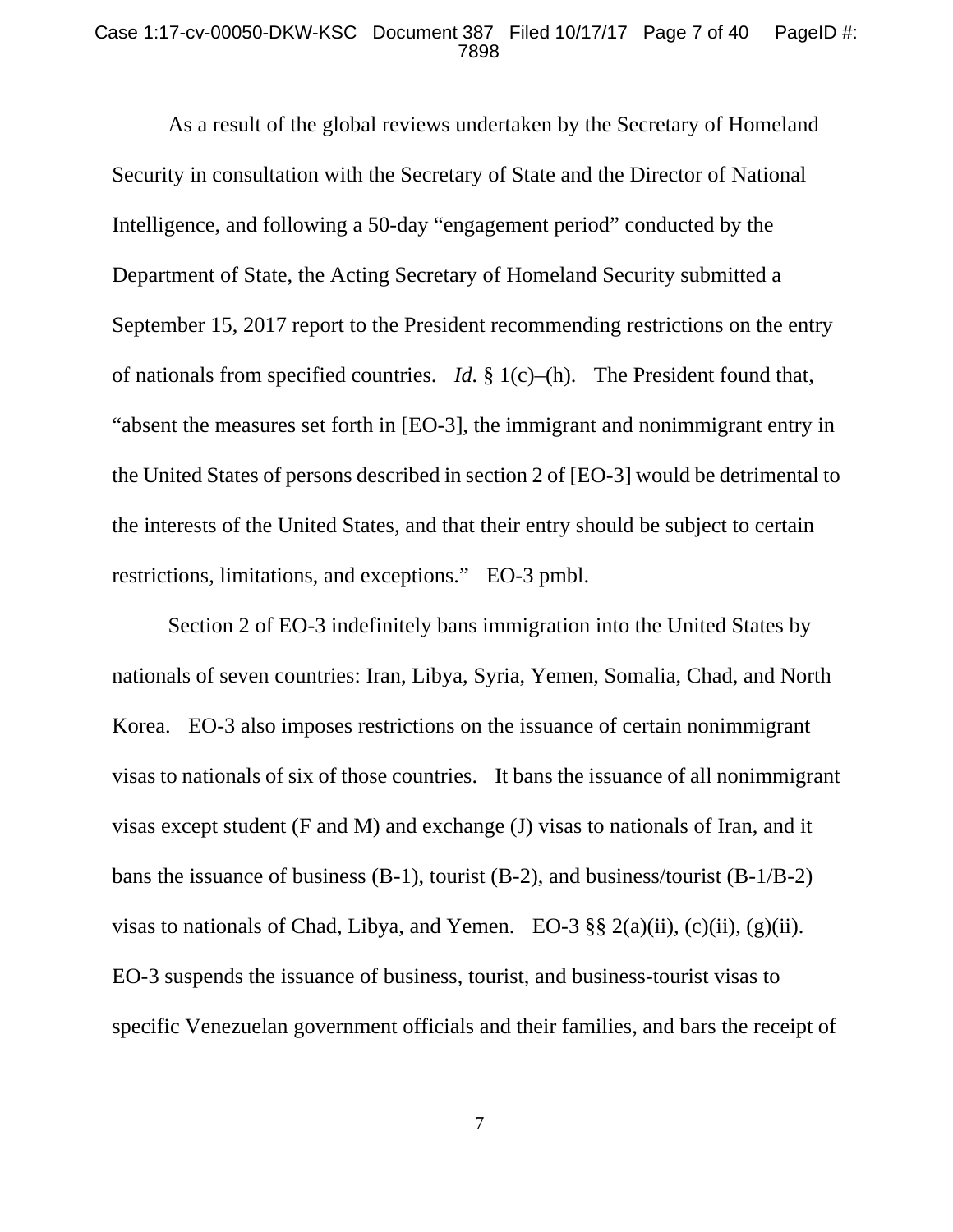nonimmigrant visas by nationals of North Korea and Syria. *Id.* §§ 2(d)(ii), (e)(ii),  $(f)(ii)$ .

 EO-3, like its predecessor, provides for discretionary case-by-case waivers. *Id.* § 3(c). The restrictions on entry became effective immediately for foreign nationals previously restricted under EO-2 and the Supreme Court's stay order, but for all other covered persons, the restrictions become effective on October 18, 2017 at 12:01 a.m. eastern daylight time. EO-3  $\S$ § 7(a), (b).

## **II. Plaintiffs' Motion For TRO**

-

Plaintiffs' Third Amended Complaint (ECF No. 381) and Motion for TRO

(ECF No. 368) contend that portions of the newest entry ban suffer from the same

infirmities as the enjoined provisions of EO-2  $\S 2$ .<sup>8</sup> They note that the President

"has never renounced or repudiated his calls for a ban on Muslim immigration."

TAC ¶ 88. Plaintiffs observe that, in the time since this Court examined EO-2, the

<sup>&</sup>lt;sup>8</sup>Plaintiffs assert the following causes of action in the TAC: (1) violation of 8 U.S.C. § 1152(a)(1)(a) (Count I); (2) violation of 8 U.S.C. §§ 1182(f) and 1185(a) (Count II); (3) violation of 8 U.S.C. § 1157(a) (Count III); (4) violation of the Establishment Clause of the First Amendment (Count IV); (5) violation of the Free Exercise Clause of the First Amendment (Count V); (6) violation of the equal protection guarantees of the Fifth Amendment's Due Process Clause on the basis of religion, national origin, nationality, or alienage (Count VI); (7) substantially burdening the exercise of religion in violation of the Religious Freedom Restoration Act ("RFRA"), 42 U.S.C. § 200bb-1(a) (Count VII); (8) substantive violation of the Administrative Procedure Act ("APA"), 5 U.S.C. §§ 706(2)(A)–(C), through violations of the Constitution, INA, and RFRA (Count VIII); and (9) procedural violation of the APA, 5 U.S.C. § 706(2)(D) (Count IX).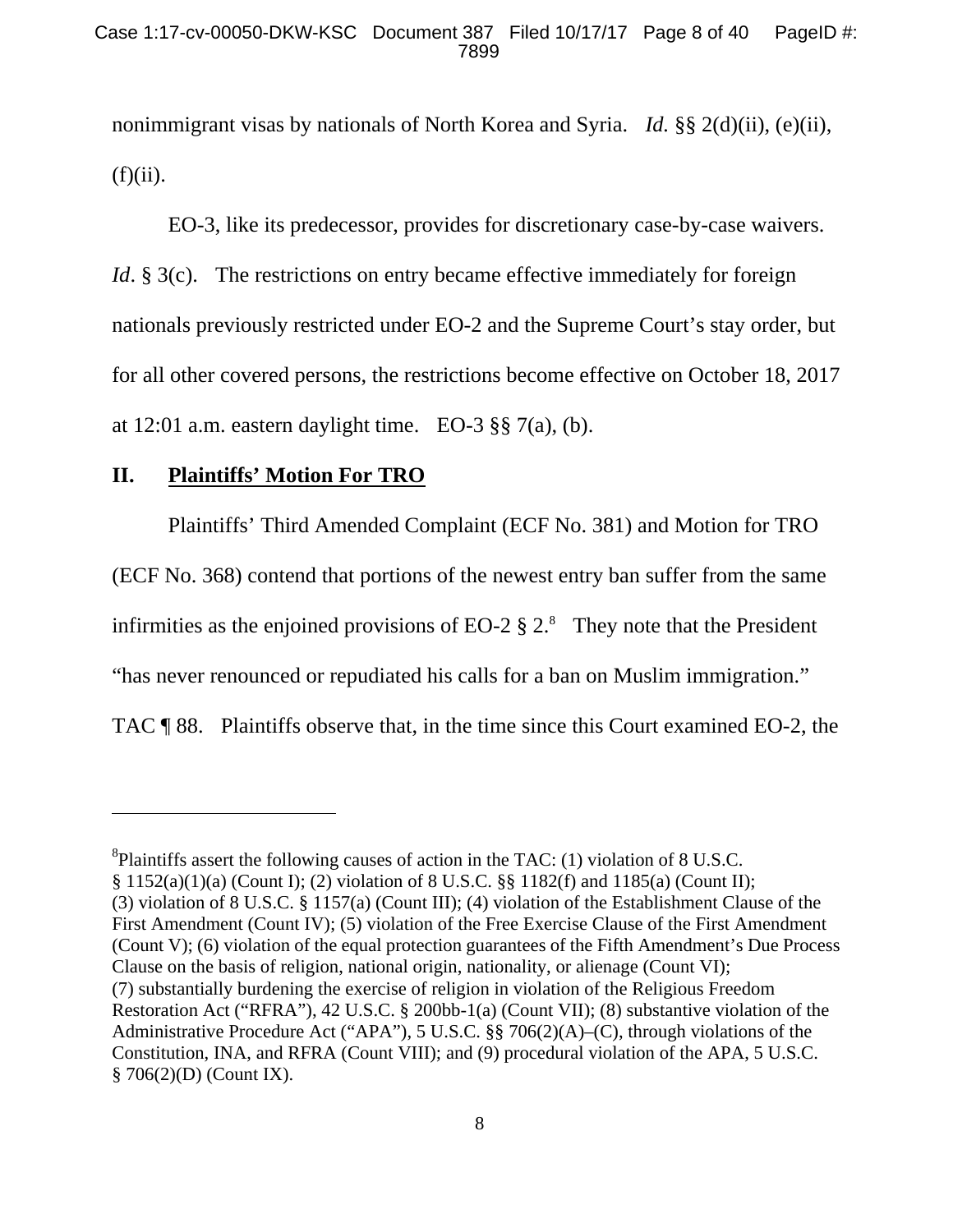record has only gotten worse. *See* Pls.' Mem. in Supp. 31, ECF. No. 368-1; TAC  $\P\P$  84–88.9

 The State asserts that EO-3 inflicts statutory and constitutional injuries upon its residents, employers, and educational institutions, while Dr. Elshikh alleges injuries on behalf of himself, his family, and members of his Mosque. TAC  $\P$  14– 32. Additional Plaintiffs John Doe 1 and John Doe 2 have family members who will not be able to travel to the United States. TAC  $\P$  33–41. The Muslim Association of Hawaii is a non-profit entity that operates mosques on three islands in the State of Hawai'i and includes members from Syria, Somalia, Iran, Yemen, and Libya who are naturalized United States citizens or lawful permanent residents. TAC ¶¶ 42–45.

 $\overline{a}$ 

 $^{9}$ For example, on June 5, 2017, "the President endorsed the 'original Travel Ban' in a series of tweets in which he complained about how the Justice Department had submitted a 'watered down, politically correct version'" to the Supreme Court. TAC ¶ 86 (quoting Donald J. Trump (@realDonaldTrump), Twitter (June 5, 2017, 3:29 AM EDT) https://goo.gl/dPiDBu). He further tweeted: "People, the lawyers and the courts can call it whatever they want, but I am calling it what we need and what it is, a TRAVEL BAN!" TAC ¶ 86 (quoting Donald J. Trump (@realDonaldTrump), Twitter (June 5, 2017, 3:25 AM EDT), https://goo.gl/9fsD9K). He later added: "That's right, we need a TRAVEL BAN for certain DANGEROUS countries, not some politically correct term that won't help us protect our people!" TAC ¶ 86 (quoting Donald J. Trump (@realDonaldTrump), Twitter (June 5, 2017, 6:20 PM EDT), https://goo.gl/VGaJ7z). Plaintiffs also point to "remarks made on the day that EO-3 was released, [in which] the President stated: 'The travel ban: The tougher, the better.'" TAC ¶ 94 (quoting The White House, Office of the Press Sec'y, *Press Gaggle by President Trump, Morristown Municipal Airport, 9/24/2017*  (Sept. 24, 2017), https://goo.gl/R8DnJq).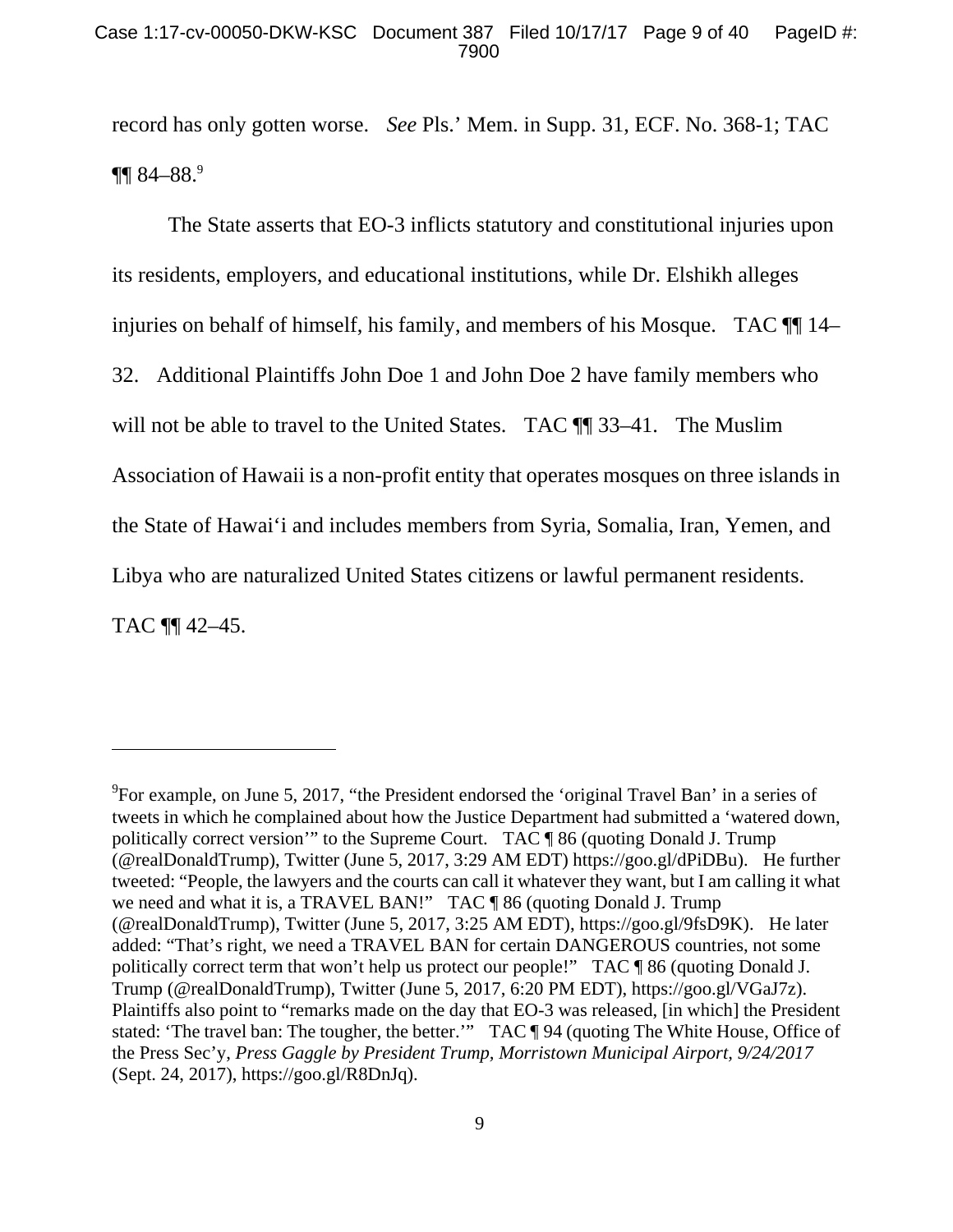Plaintiffs ask the Court to temporarily enjoin on a nationwide basis the implementation and enforcement of EO-3 Sections  $2(a)$ ,  $(b)$ ,  $(c)$ ,  $(e)$ ,  $(g)$ , and  $(h)$ before EO-3 takes effect.<sup>10</sup> For the reasons that follow, the Court orders exactly that.

### **DISCUSSION**

## **I. Plaintiffs Satisfy Standing and Justiciability**

#### **A. Article III Standing**

-

 Article III, Section 2 of the Constitution permits federal courts to consider only "cases" and "controversies." *Massachusetts v. EPA*, 549 U.S. 497, 516 (2007). "[T]o satisfy Article III's standing requirements, a plaintiff must show (1) it has suffered an 'injury in fact' that is (a) concrete and particularized and (b) actual or imminent, not conjectural or hypothetical; (2) the injury is fairly traceable to the challenged action of the defendant; and (3) it is likely, as opposed to merely speculative, that the injury will be redressed by a favorable decision." *Friends of the Earth, Inc. v. Laidlaw Envtl. Servs. (TOC), Inc*., 528 U.S. 167, 180–81 (2000) (quoting *Lujan v. Defenders of Wildlife*, 504 U.S. 555, 560–61 (1992)).

 "At this very preliminary stage of the litigation, the [Plaintiffs] may rely on the allegations in their Complaint and whatever other evidence they submitted in

 $10P$ laintiffs do not seek to enjoin the entry ban with respect to North Korean or Venezuelan nationals. *See* Mem. in Supp. 10 n.4; ECF. No. 368-1.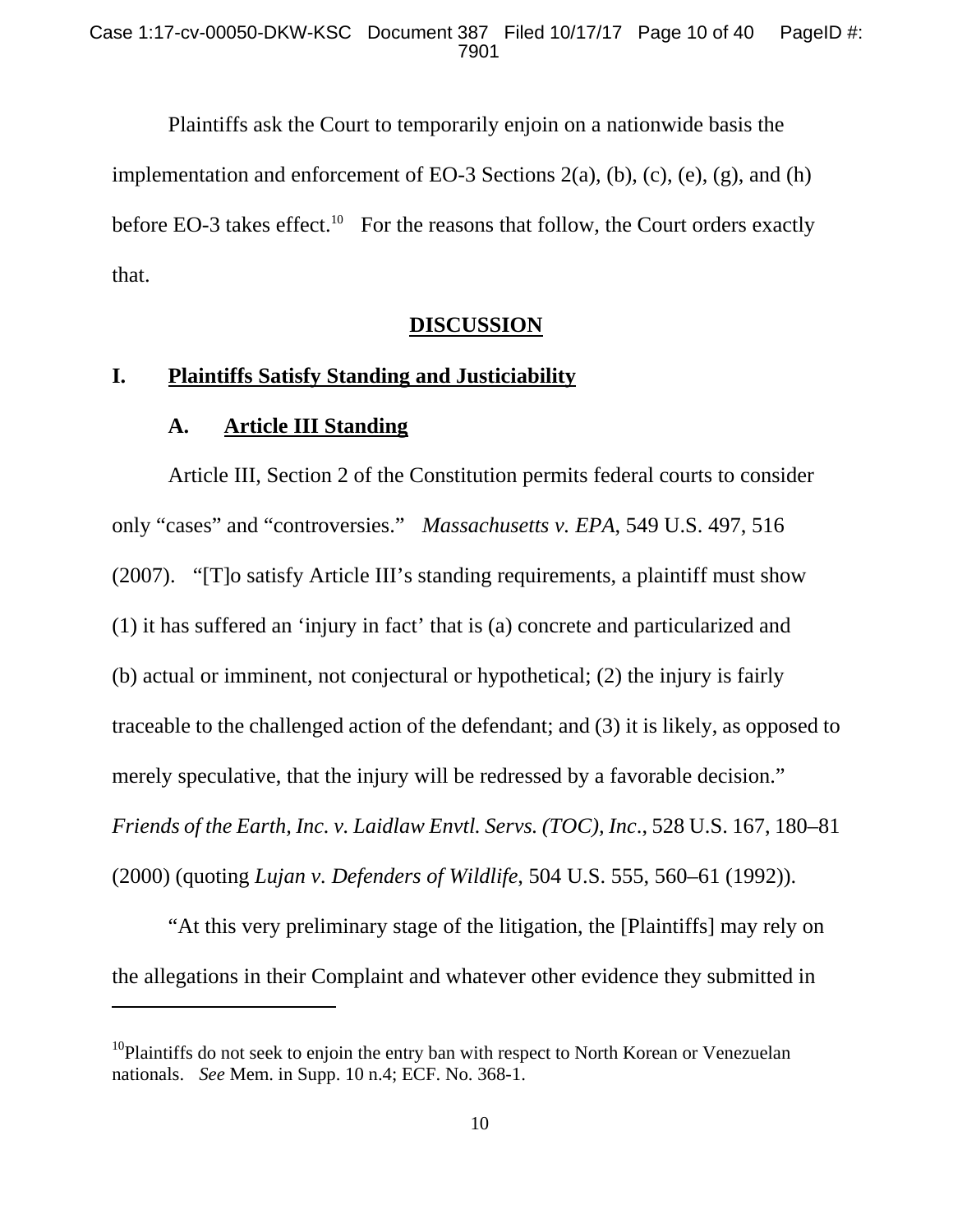support of their TRO motion to meet their burden." *Washington*, 847 F.3d at 1159 (citing *Lujan*, 504 U.S. at 561).

## **1. The State Has Standing**

 $\overline{a}$ 

 The State alleges standing based upon injuries to its proprietary and quasi-sovereign interests, *i.e*., in its role as *parens patriae*. Just as the Ninth Circuit previously concluded in reviewing this Court's order enjoining EO-2, 859 F.3d 741, and a different Ninth Circuit panel found on a similar record in *Washington*, 847 F.3d 1151, the Court finds that the alleged harms to the State's proprietary interests are sufficient to support standing. $11$ 

 The State, as the operator of the University of Hawai'i system, will suffer proprietary injuries stemming from  $EO-3$ .<sup>12</sup> The University is an arm of the State. *See* Haw. Const. art. 10, §§ 5, 6; Haw. Rev. Stat. ("HRS") § 304A-103. Plaintiffs allege that EO-3 will hinder the University from recruiting and retaining a

 $11$ The Court does not reach the State's alternative standing theory based on the protection of the interests of its citizens as *parens patriae*. *See Washington*, 847 F.3d at 1168 n.5 ("The States have asserted other proprietary interests and also presented an alternative standing theory based on their ability to advance the interests of their citizens as *parens patriae*. Because we conclude that the States' proprietary interests as operators of their public universities are sufficient to support standing, we need not reach those arguments.").

 $12$ The State has asserted other proprietary interests including the loss of tourism revenue, a leading economic driver in the State. The Court does not reach this alternative argument because it concludes that the State's proprietary interests, as an operator of the University of Hawai'i, are sufficient to confer standing. *See Hawaii*, 859 F.3d at 766 n.6 (concluding that the interests, as an operator of the University of Hawai'i, and its sovereign interests in carrying out its refugee programs and policies, are sufficient to confer standing (citing *Washington*, 847 F.3d at 1161 n.5)).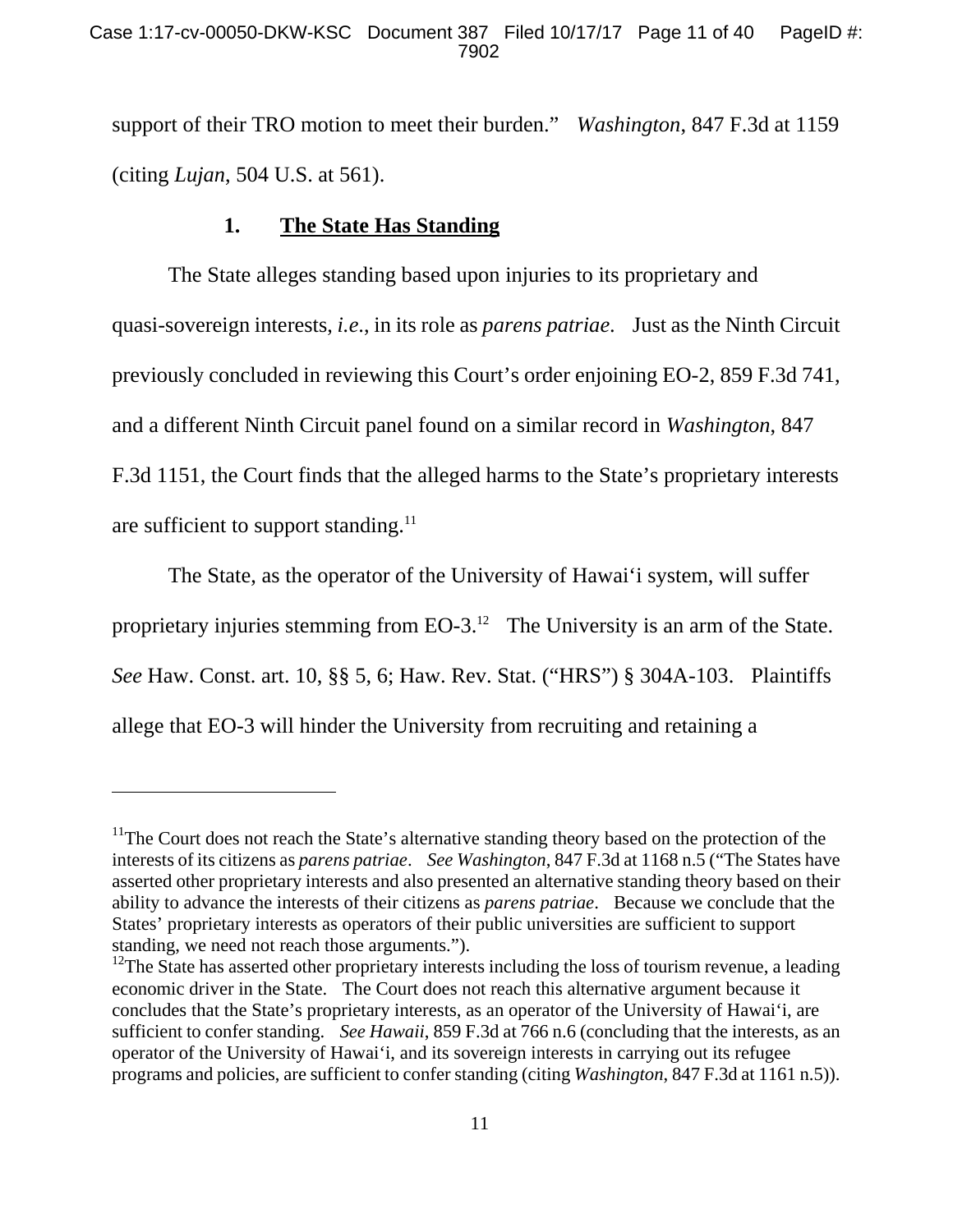world-class faculty and student body. TAC ¶¶ 99–102; Decl. of Donald O. Straney ¶¶ 8–15, ECF. No. 370-6. The University has 20 students from the eight countries designated in EO-3, and has already received five new graduate applications from students in those countries for the Spring 2018 Term. Straney Decl. ¶ 13. It also has multiple faculty members and scholars from the designated countries and uncertainty regarding the entry ban "threatens the University's recruitment, educational programming, and educational mission." Straney Decl. ¶ 8. Indeed, in September 2017, a Syrian journalist scheduled to speak at the University was denied a visa and did not attend a planned lecture, another lecture series planned for November 2017 involving a Syrian national can no longer go forward, and another Syrian journalist offered a scholarship will not likely be able to attend the University if EO-3 is implemented. Decl. of Nandita Sharma ¶¶ 4–9, ECF No. 370-8.

 These types of injuries are nearly indistinguishable from those found to support standing in the Ninth Circuit's controlling decisions in *Hawaii* and *Washington*. *See Hawaii*, 859 F.3d at 765 ("The State's standing can thus be grounded in its proprietary interests as an operator of the University. EO2 harms the State's interests because (1) students and faculty suspended from entry are deterred from studying or teaching at the University; and (2) students who are unable to attend the University will not pay tuition or contribute to a diverse student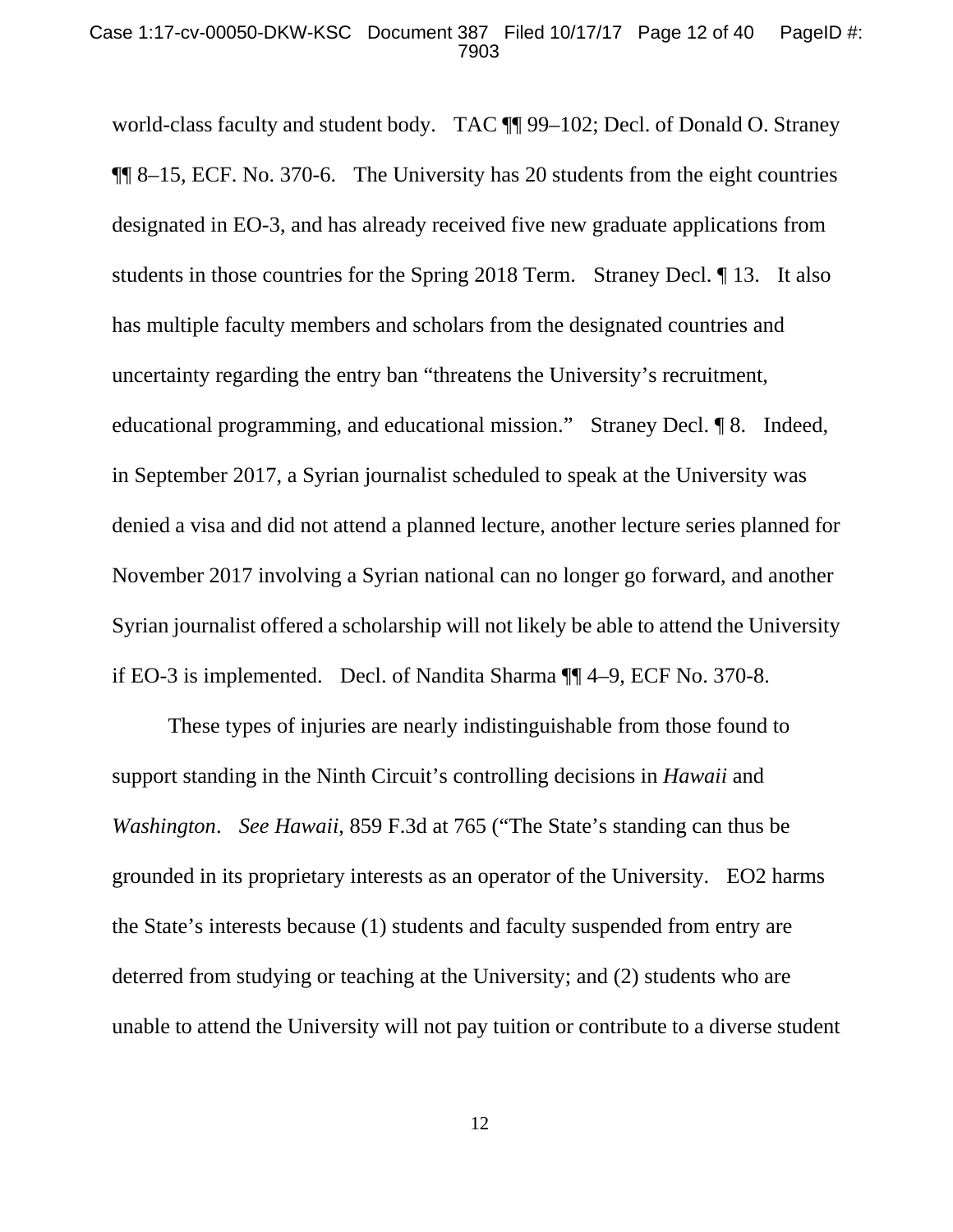body."); *Washington*, 847 F.3d at 1161 ("The necessary connection can be drawn in at most two logical steps: (1) the Executive Order prevents nationals of seven countries from entering Washington and Minnesota; (2) as a result, some of these people will not enter state universities, some will not join those universities as faculty, some will be prevented from performing research, and some will not be permitted to return if they leave.").

As before, the Court "ha[s] no difficulty concluding that the [Plaintiffs'] injuries would be redressed if they could obtain the relief they ask for: a declaration that the Executive Order violates the [law] and an injunction barring its enforcement." *Washington*, 847 F.3d at 1161. For purposes of the instant Motion for TRO, the State has preliminarily demonstrated that: (1) its universities will suffer monetary damages and intangible harms; (2) such harms can be sufficiently linked to EO-3; and (3) the State would not suffer the harms to its proprietary interests in the absence of implementation of EO-3. Accordingly, at this early stage of the litigation, the State has satisfied the requirements of Article III standing.

### **2. The Individual Plaintiffs Have Standing**

 The Court next turns to the three individual Plaintiffs and concludes that they too have standing with respect to the INA-based statutory claims.

13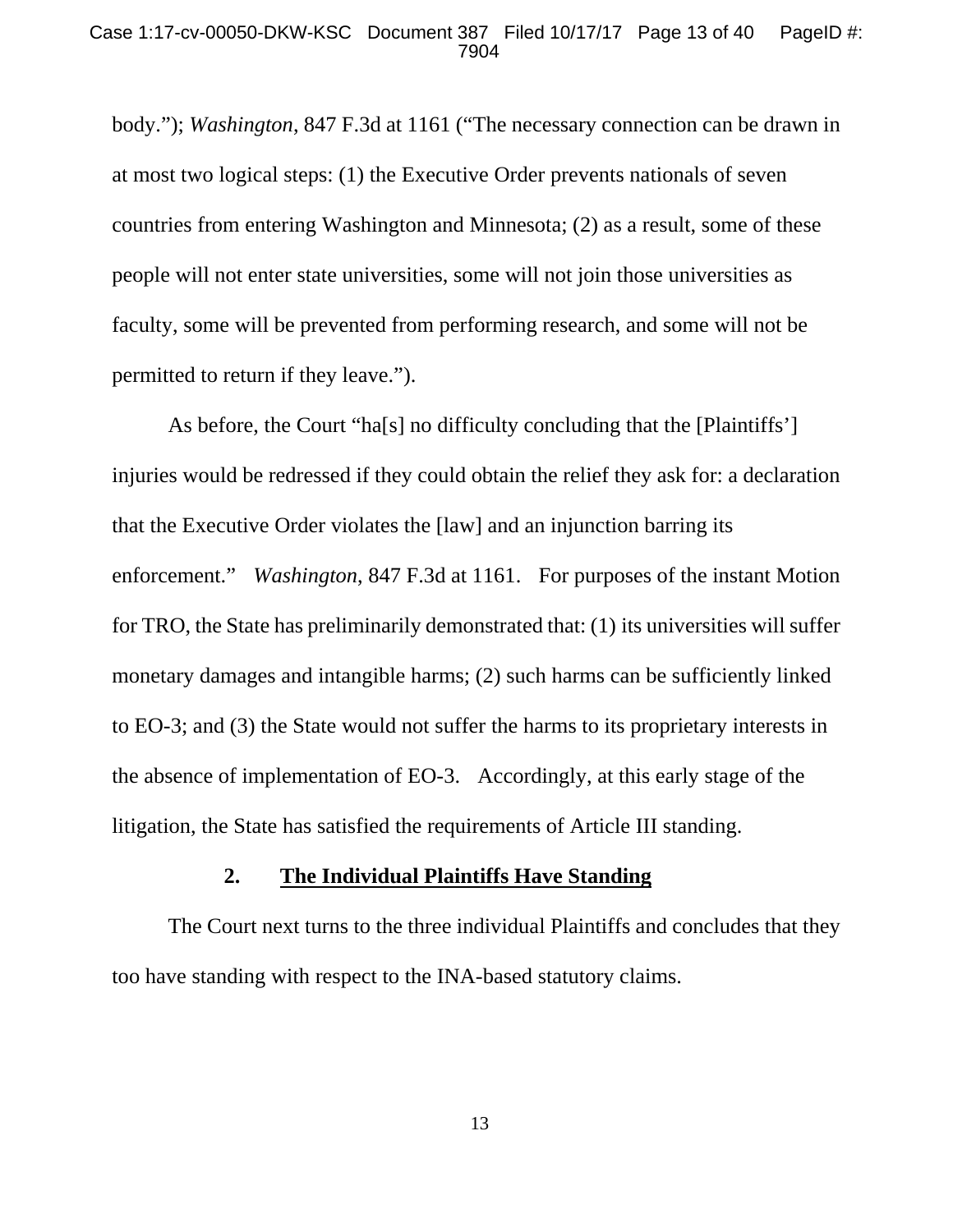#### **a. Dr. Elshikh**

 Dr. Elshikh is an American citizen of Egyptian descent and has been a resident of Hawai'i for over a decade. Decl. of Ismail Elshikh ¶ 1, ECF No. 370-9. He is the Imam of the Muslim Association of Hawaii and a leader within the State's Islamic community. Elshikh Decl. ¶ 2. Dr. Elshikh's wife is of Syrian descent, and their young children are American citizens. Dr. Elshikh and his family are Muslim. Elshikh Decl.  $\P$  1, 3. His Syrian mother-in-law recently received an immigrant visa and, in August 2017, came to Hawai'i to live with his family. Elshikh Decl. ¶ 5. His wife's four brothers are Syrian nationals, currently living in Syria, with plans to visit his family in Hawai'i in March 2018 to celebrate the birthdays of Dr. Elshikh's three sons. Elshikh Decl. ¶ 6. On October 5, 2017, one of his brothers-in-law filed an application for a nonimmigrant visitor visa. Elshikh Decl.  $\lceil \cdot 6 \rceil$ . Dr. Elshikh attests that as a result of EO-3, his family will be denied the company of close relatives solely because of their nationality and religion, which denigrates their faith and makes them feel they are second-class citizens in their own country. Elshikh Decl. ¶ 7.

Dr. Elshikh seeks to reunite his family members.

By suspending the entry of nationals from the [eight] designated countries, including Syria, [EO-3] operates to delay or prevent the issuance of visas to nationals from those countries, including Dr. Elshikh's [brother]-in-law. Dr. Elshikh has alleged a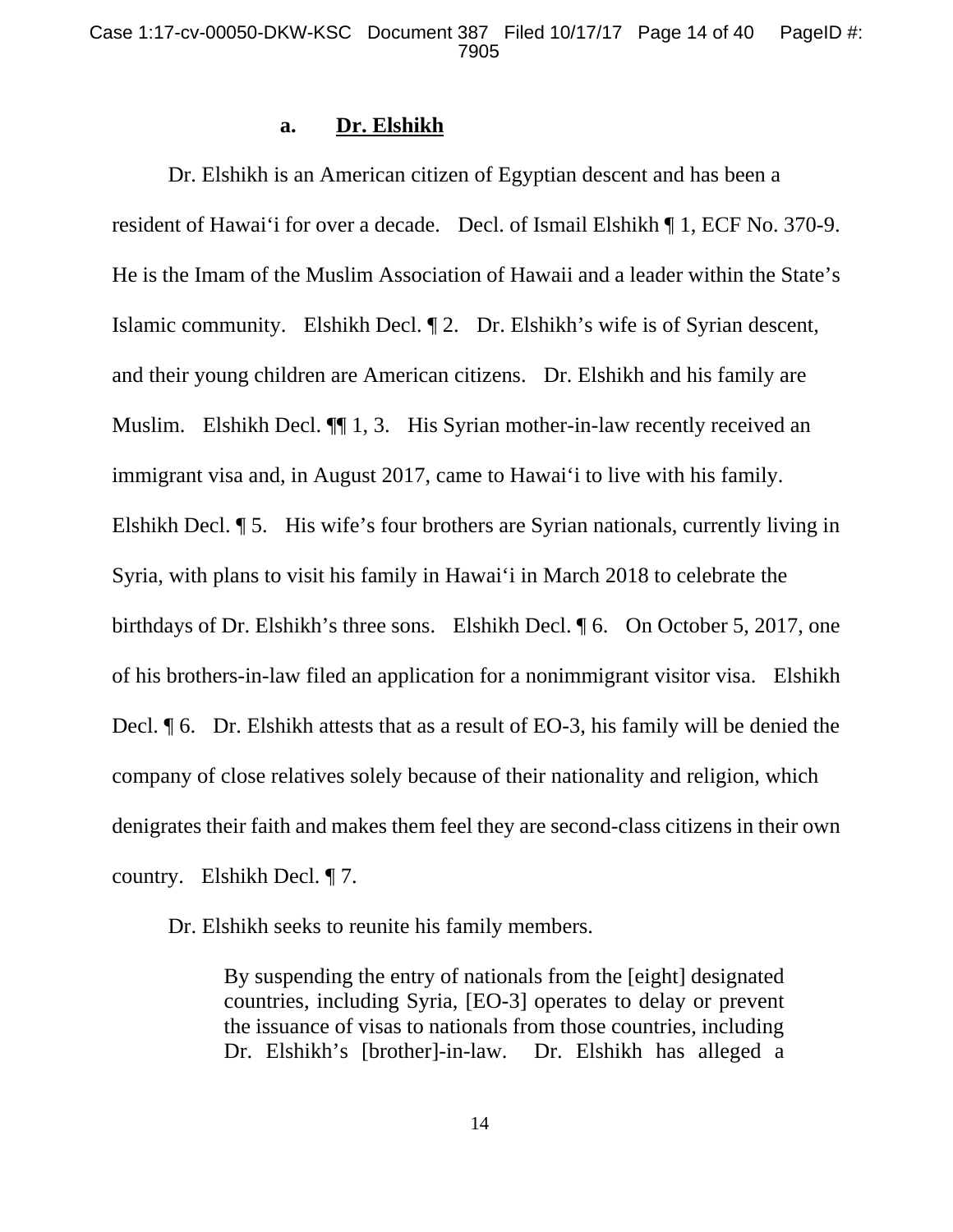concrete harm because [EO-3] . . . is a barrier to reunification with his [brother]-in-law.

*Hawaii*, 859 F.3d at 763. It is also clear that Dr. Elshikh has established causation and redressability. His injuries are fairly traceable to EO-3, satisfying causation, and enjoining EO-3 will remove a barrier to reunification, satisfying redressability. Dr. Elshikh has standing to assert his claims, including statutory INA violations.

#### **b. John Doe 1**

 John Doe 1 is a naturalized United States citizen who was born in Yemen and has lived in Hawai'i for almost 30 years. Decl. of John Doe 1 ¶ 1, ECF No. 370-1. His wife and four children, also United States citizens, are Muslim and members of Dr. Elshikh's mosque. Doe 1 Decl. ¶¶ 2–3. One of his daughters, who presently lives in Hawai'i along with her own child, is married to a Yemeni national who fled the civil war in Yemen and is currently living in Malaysia. Doe 1 Decl. ¶¶ 4-6. In September 2015, his daughter filed a petition to allow Doe 1's son-in-law to immigrate to the United States as the spouse of a United States citizen, and in late June 2017, she learned that her petition had successfully passed through the clearance stage. Doe 1 Decl. ¶¶ 7–9. She has filed a visa application with the National Visa Center and estimates that, under normal visa processing procedures, he would receive a visa within the next three to twelve months. However, in light of EO-3, the issuance of immigrant visas to nationals of Yemen will be effectively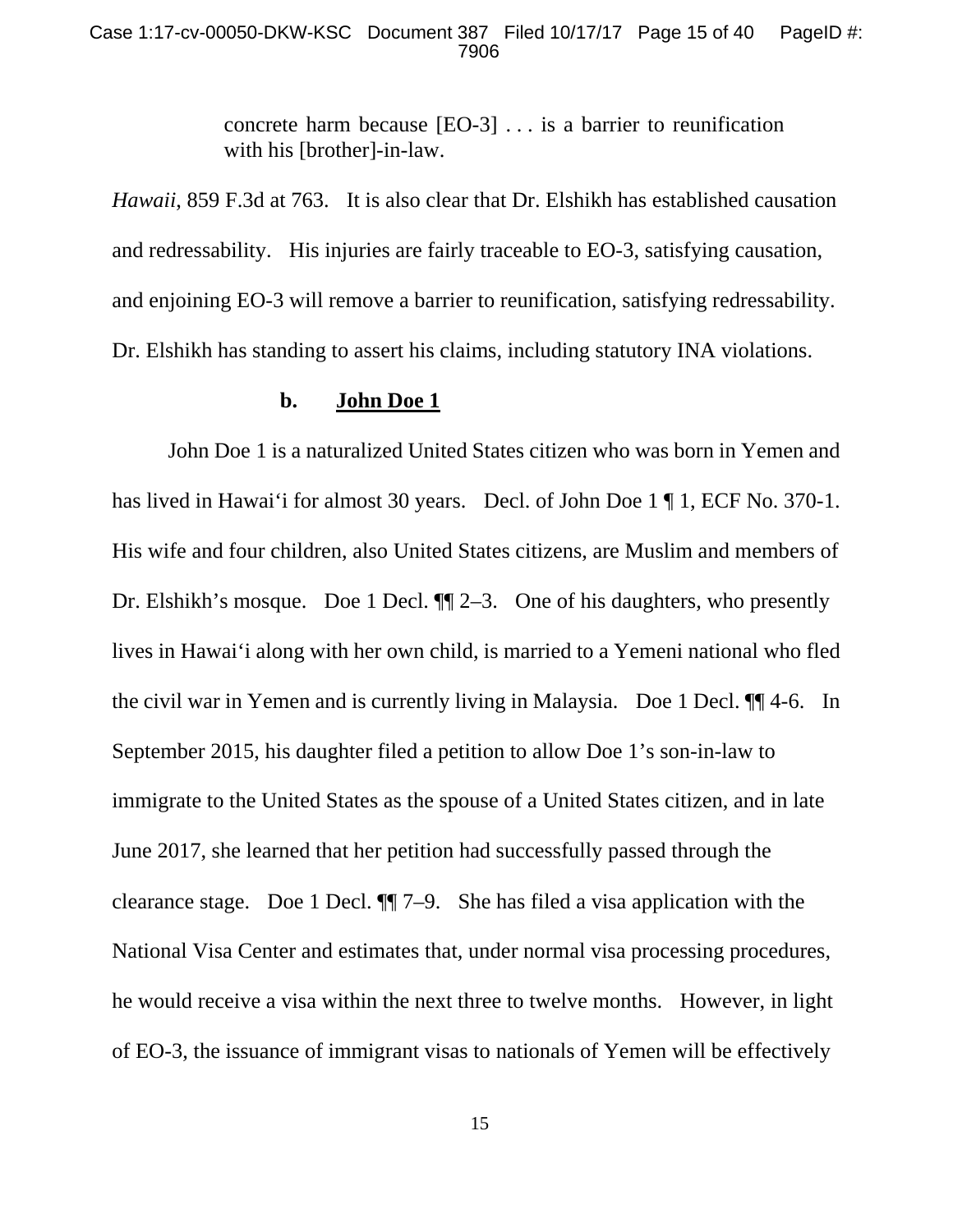barred, which creates uncertainty for the family. Doe 1 Decl. ¶¶ 9–10. Doe 1's family misses the son-in law and wants him to be able to live in Hawai'i with Doe 1's daughter and grandchild. Doe 1 Decl.  $\P$  11, 12 ("By singling our family out for special burdens, [EO-3] denigrates us because of our faith and sends a message that Muslims are outsiders and are not welcome in this country.").

 Doe 1 alleges a sufficient injury-in-fact. He and his family seek to reunite with his son-in-law and avoid a prolonged separation from him. *See Hawaii*, 859 F.3d at 763 (finding standing sufficient where "Dr. Elshikh seeks to reunite his mother-in-law with his family and similarly experiences prolonged separation from her"); *see also id.* ("This court and the Supreme Court have reviewed the merits of cases brought by U.S. residents with a specific interest in the entry of a foreigner." (collecting authority)). Likewise, Doe 1 satisfies the requirements of causation and redressability. His injuries are fairly traceable to EO-3, and enjoining its implementation will remove a barrier to reunification and redress that injury.

#### **c. John Doe 2**

 John Doe 2 is a lawful permanent resident of the United States, born in Iran, currently living in Hawai'i and working as a professor at the University of Hawai'i. Decl. of John Doe 2  $\P$  1–3, ECF. No. 370-2. His mother is an Iranian national with a pending application for a tourist visa, filed several months ago. Doe 2 Decl. ¶ 4.

16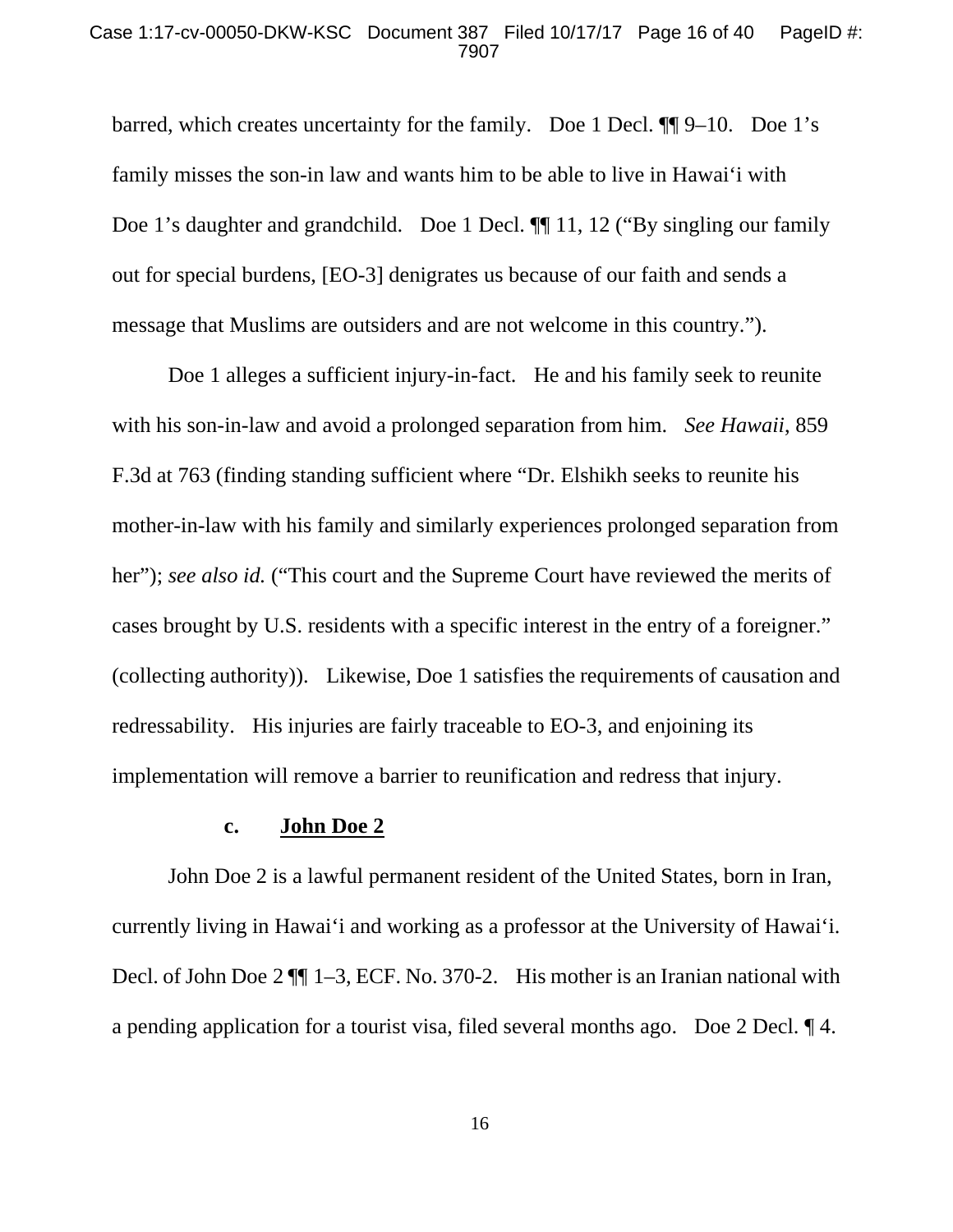Several other close relatives—also Iranian nationals living in Iran—similarly submitted applications for tourist visas a few months ago and recently had interviews in connection with their applications. They intend to visit Doe 2 in Hawai'i as soon as their applications are approved. Doe 2 Decl.  $\llbracket 5$ . If implemented, EO-3 will block the issuance of tourist visas from Iran and separate Doe 2 from his close relatives. If EO-3 persists, Doe 2 is less likely to remain in the United States because he will be indefinitely deprived of the company of his family. Doe 2 Decl. ¶ 8. Because his family cannot visit him in the United States, Doe 2's life has been more difficult, and he feels like an outcast in his own country. Doe 2 Decl.  $\P$ 8.

 Like Dr. Elshikh and Doe 1, Doe 2 sufficiently alleges a concrete harm because EO-3 is a barrier to visitation or reunification with his mother and other close relatives. It prolongs his separation from his family members due to their nationality. The final two aspects of Article III standing—causation and redressability—are also satisfied. Doe 2's injuries are traceable to EO-3, and if Plaintiffs prevail, a decision enjoining portions of EO-3 would redress that injury.

#### **3. The Muslim Association of Hawaii Has Standing**

 The Muslim Association of Hawaii is the only formal Muslim organization in Hawai'i and serves 5,000 Muslims statewide. Decl. of Hakim Ouansafi ¶ 4–5,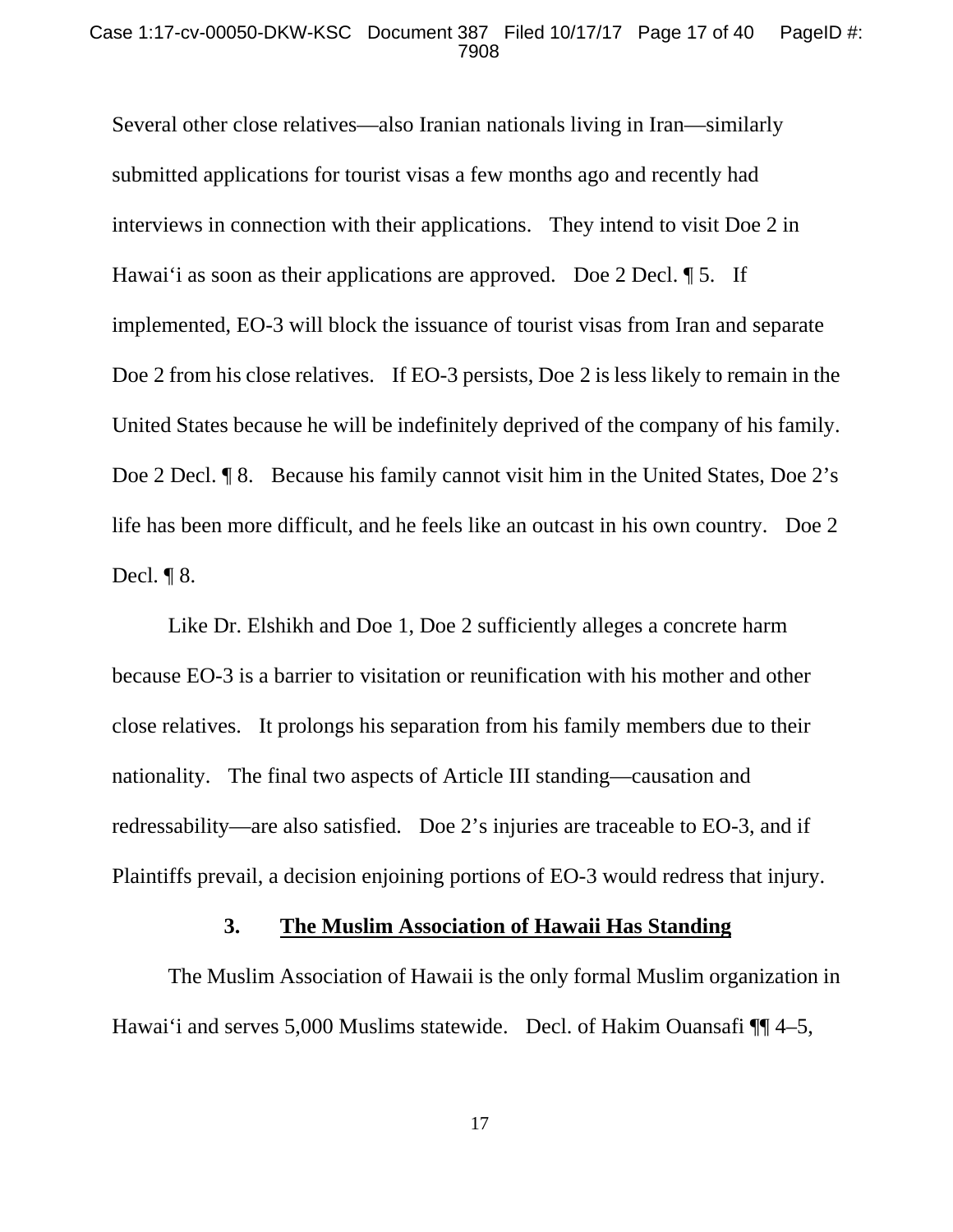ECF. No. 370-1. The Association draws upon new arrivals to Hawai'i to add to its membership and "community of worshippers, including persons immigrating as lawful permanent residents and shorter-term visitors coming to Hawaii for business, professional training, university studies, and tourism." Ouansafi Decl. ¶ 11. Current members of the Association include "foreign-born individuals from Syria, Somalia, Iran, Yemen, and Libya who are now naturalized U.S. citizens or lawful permanent residents." Ouansafi Decl. ¶ 12. EO-3 will decrease the Association's future membership from the affected countries and deter current members from remaining in Hawai'i. Ouansafi Decl. ¶¶ 13, 18; *see also id.* at ¶ 14 ("EO-3 will deter our current members from remaining . . . because they cannot receive visits from their family members and friends from the affected countries if they do. I personally know of at least one family who made that difficult choice and left Hawaii and I know others who have talked about doing the same.").

 According to the Association's Chairman, EO-3 will likely result in a decrease in the Association's membership and in visitors to its mosques, which in turn, will directly harm the Association's finances. Ouansafi Decl. ¶¶ 18–19. Members of the Association have experienced fear and feelings of national-origin discrimination because of the prior and current entry bans. Ouansafi Decl. ¶¶ 21– 22 ("That fear has led to, by way of example, children wanting to change their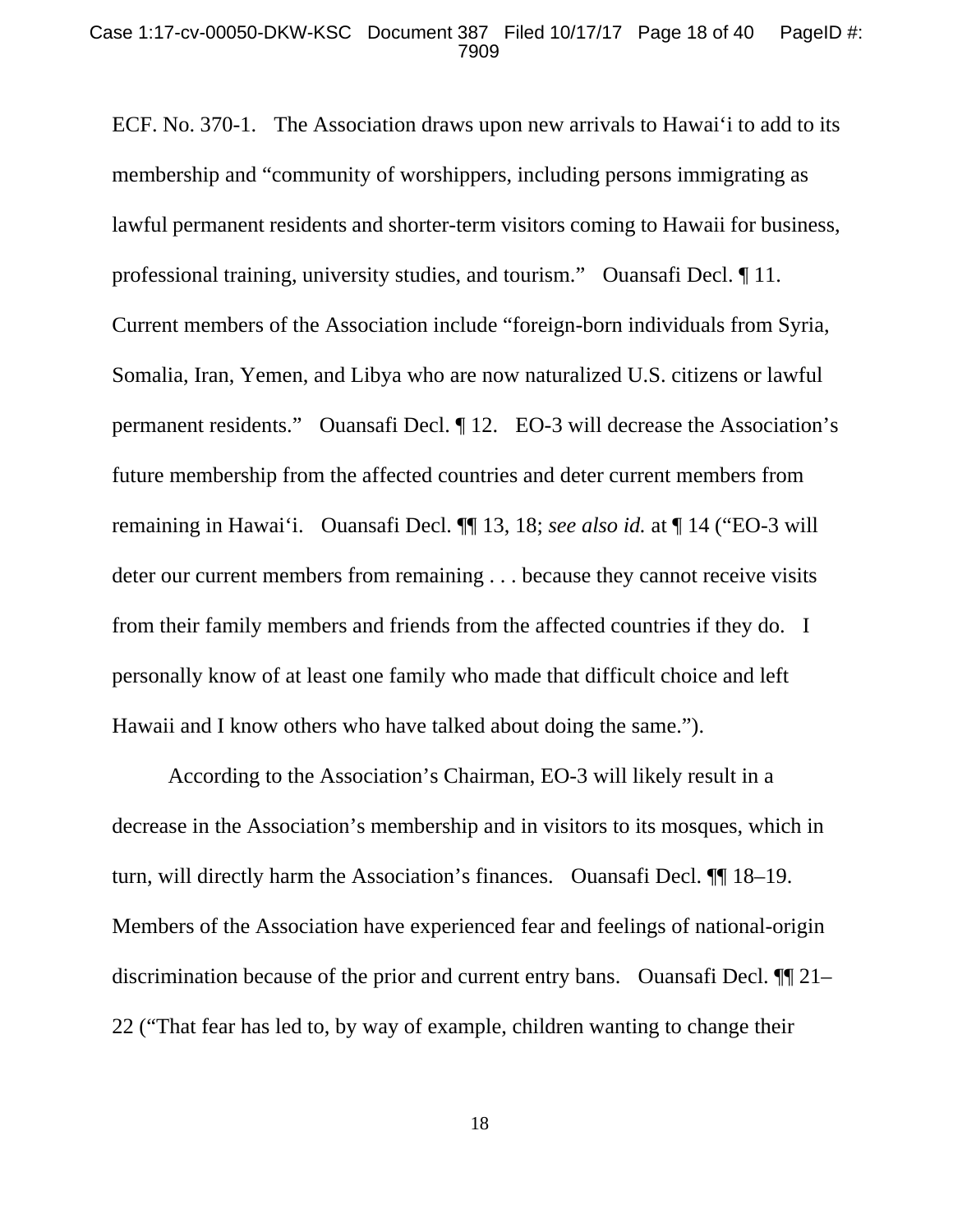#### Case 1:17-cv-00050-DKW-KSC Document 387 Filed 10/17/17 Page 19 of 40 PageID #: 7910

Muslim names and parents wanting their children not to wear head coverings to avoid being victims of violence. Some of our young people have said they want to change their names because they are afraid to be Muslims. There is real fear within our community especially among our children and American Muslims who were born outside the United States."); *id*. ¶ 23 ("Especially because it is permanent, EO-3 has—even more so than its predecessor bans—caused tremendous fear, anxiety, and grief for our members.").

 The Association, by its Chairman Hakim Oaunsafi, has sufficiently demonstrated standing in its own right, at this stage. *See Warth v. Seldin*, 422 U.S. 490, 511 (1975) ("[A]n association may have standing [to sue] "in its own right  $\dots$ to vindicate whatever rights and immunities the association itself may enjoy[, and in doing so,] [m]ay assert the rights of its members, at least so long as the challenged infractions adversely affect its members' associational ties." (citations omitted)). In order to establish organizational standing, the Association must "meet the same standing test that applies to individuals." *Envtl. Prot. Info. Ctr. v. Pac. Lumber Co*., 469 F. Supp. 2d 803, 813 (N.D. Cal. 2007) (citation omitted). The Association satisfies the injury-in-fact requirement. It alleges a "concrete and demonstrable injury to the organization's activities—with a consequent drain on the organization's resources—constituting more than simply a setback to the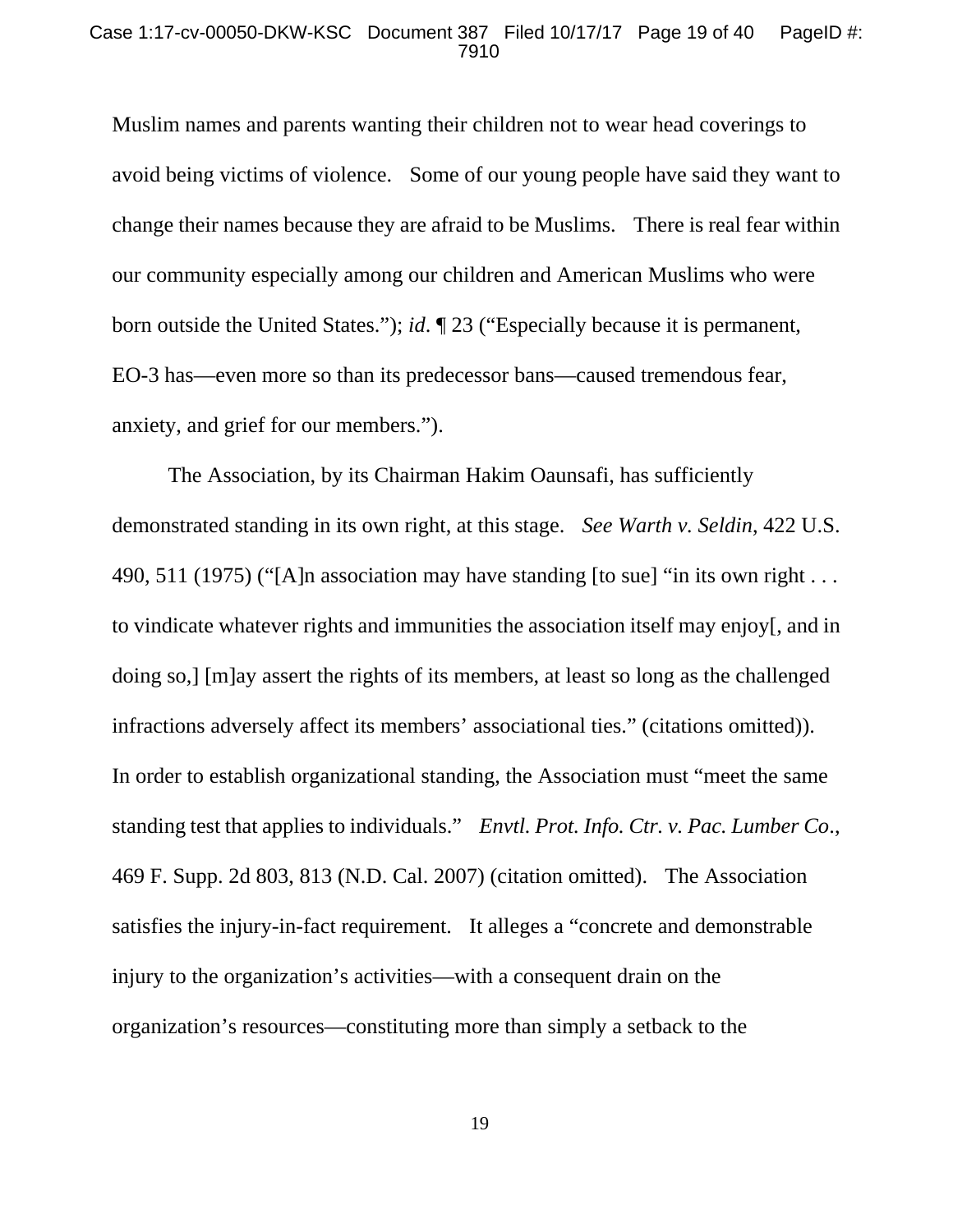organization's abstract social interests." *Envtl. Prot. Info. Ctr*., 469 F. Supp. 2d at 813 (quoting *Common Cause v. Fed. Election Comm'n*, 108 F.3d 413, 417 (D.C. Cir. 1997)). The Association further satisfies the causation and redressability prongs. *See* Ouansafi Decl. ¶¶ 18–22.

 Having determined that Plaintiffs each satisfy Article III's standing requirements, the Court turns to whether Plaintiffs are within the "zone of interests" protected by the INA.

### **B. Statutory Standing**

 Because Plaintiffs allege statutory claims based on the INA, the Court examines whether they meet the requirement of having stakes that "fall within the zone of interests protected by the law invoked." *Hawaii*, 859 F.3d at 766 (quoting *Lexmark Int'l, Inc. v. Static Control Components, Inc.*, 134 S. Ct. 1377, 1388 (2014)). Like the Ninth Circuit, this Court has little trouble determining that Dr. Elshikh, Doe 1 and Doe 2 do so. *Hawaii*, 859 F.3d at 766. Each sufficiently asserts that EO-3 prevents them from reuniting with close family members. *See Legal Assistance for Vietnamese Asylum Seekers v. Dep't of State, Bureau of Consular Affairs*, 45 F.3d 469, 471–72 (D.C. Cir. 1995) ("In originally enacting the INA, Congress implemented the underlying intention of our immigration laws regarding the preservation of the family unit. Given the nature and purpose of the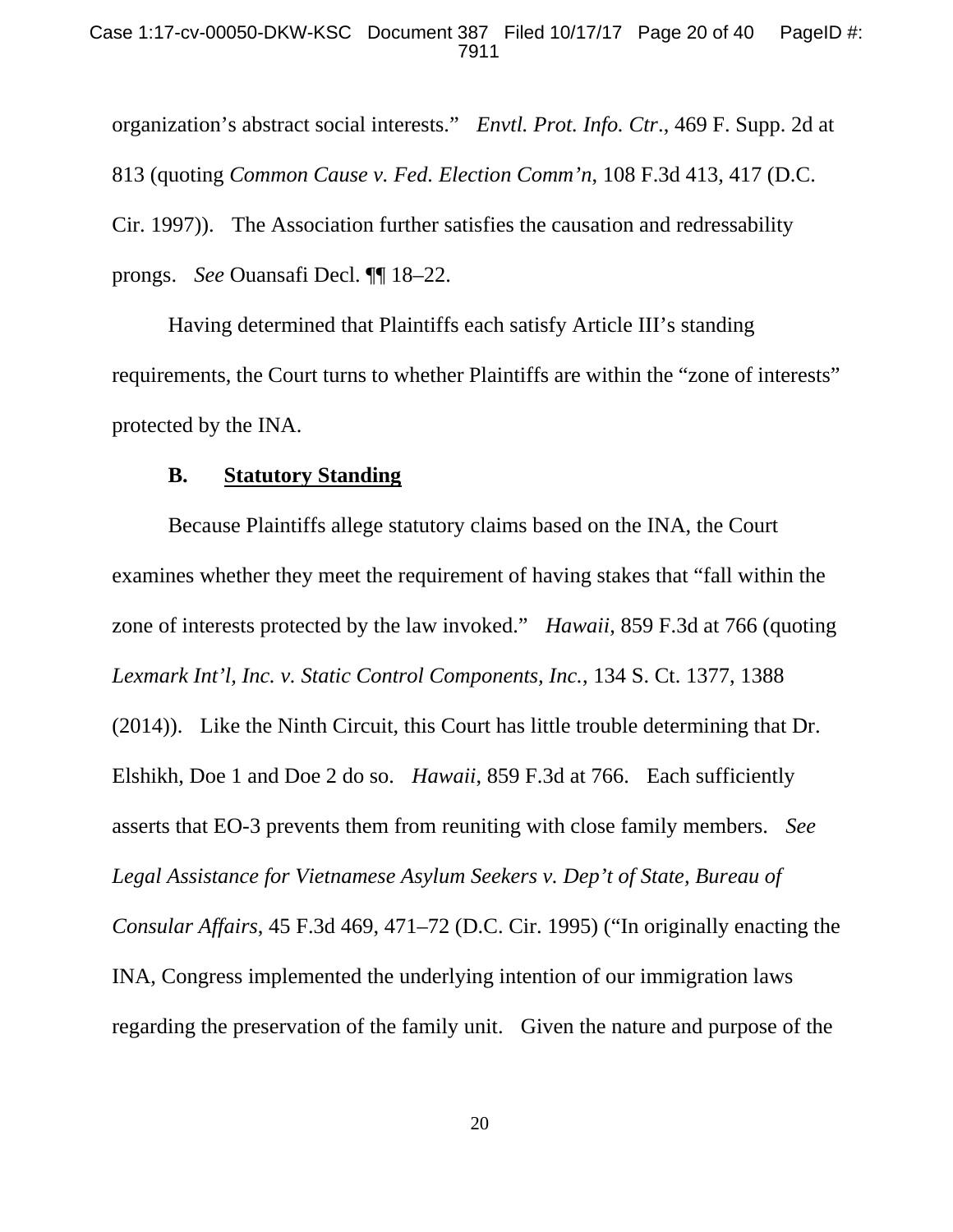statute, the resident appellants fall well within the zone of interest Congress intended to protect." (citations, alterations, and internal quotation marks omitted)), *vacated on other grounds*, 519 U.S. 1 (1996). Similarly, the Association and its members are "at least *arguably* with in the zone of interests that the INA protects." *See Hawaii*, 859 F.3d at 767 (quoting *Bank of Am. Corp. v. City of Miami, Fla.*, 137 S. Ct. 1296, 1303 (2017)). The Association's interest in facilitating the religious practices of its members "to visit each other to connect [and] for the upholding of kinship ties," which are negatively impacted by EO-3, Ouansafi Decl. ¶ 10, and its interest in preventing harm to members who "cannot receive visits from family members from the affected countries," Ouansafi Decl. ¶ 15, fall within the same zone of interests.

 Equally important, "the State's efforts to enroll students and hire faculty members who are nationals from [the list of] designated countries fall within the zone of interests of the INA." *Hawaii*, 859 F.3d at 766 (citing relevant INA provisions relating to nonimmigrant students, teachers, scholars, and aliens with extraordinary abilities). Thus, the "INA leaves no doubt that the State's interests in student- and employment-based visa petitions for its students and faculty are related to the basic purposes of the INA." *Hawaii*, 859 F.3d at 766.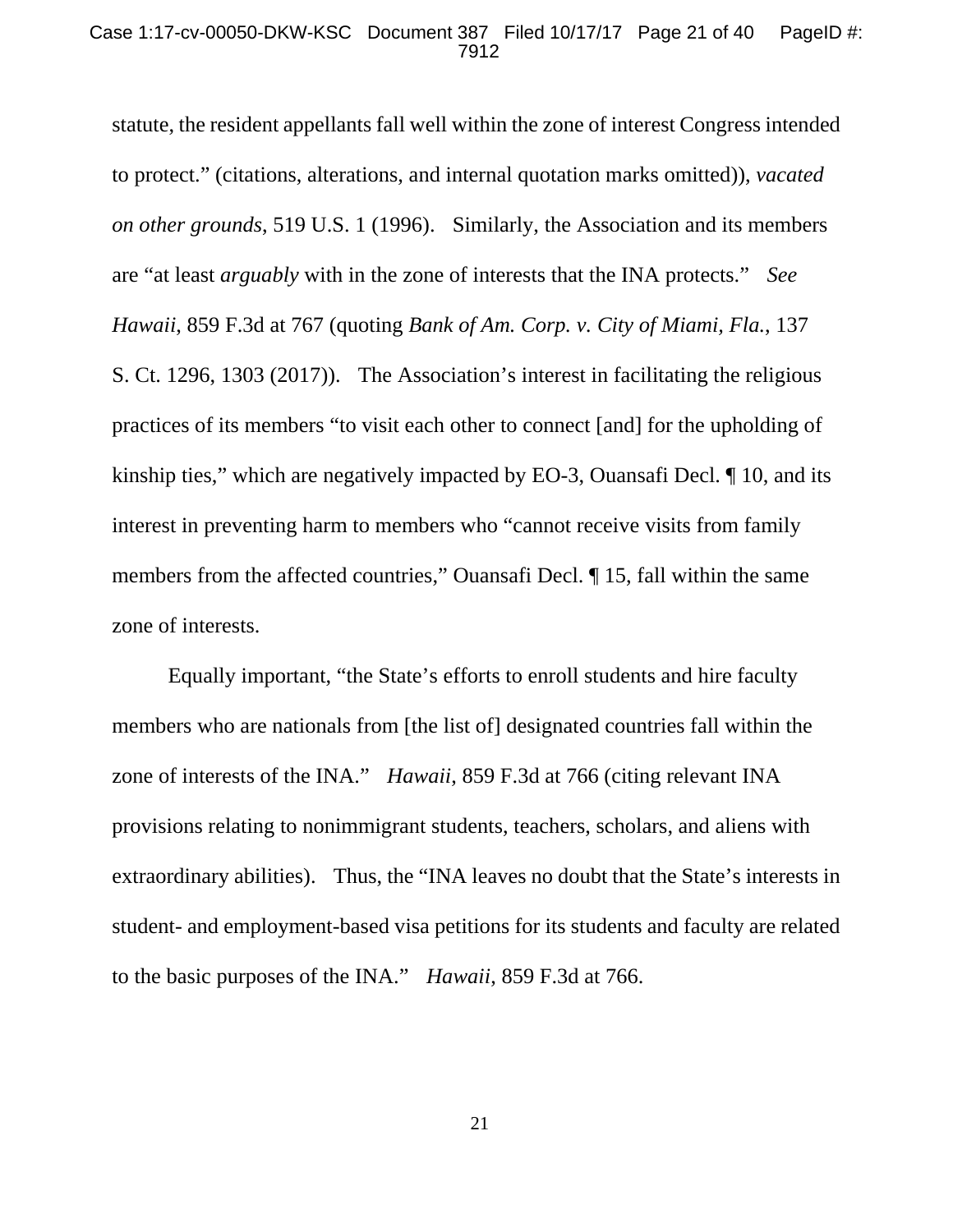In sum, Plaintiffs fall within the zone of interests and have standing to challenge EO-3 based on their INA claims.

### **C. Ripeness**

-

 Plaintiffs' claims are also ripe for review. "A claim is not ripe for adjudication if it rests upon 'contingent future events that may not occur as anticipated, or indeed may not occur at all.'" *Texas v. United States*, 523 U.S. 296, 300 (1998) (quoting *Thomas v. Union Carbide Agric. Prods. Co*., 473 U.S. 568, 580–81 (1985)). The Government advances that assertion here because none of the aliens abroad identified by Plaintiffs has yet been refused a visa based on EO-3. Mem. in Opp'n 14–15, ECF No. 378.

 The Government's premise is not true. Plaintiffs allege current, concrete injuries to themselves and their close family members, injuries that have already occurred and that will continue to occur once EO-3 is fully implemented and enforced.13 Moreover, the Ninth Circuit has previously rejected materially identical ripeness contentions asserted by the Government. *Hawaii*, 859 F.3d at 767–68 ("declin[ing] the Government's invitation to wait until Plaintiffs identify a visa applicant who was denied a discretionary waiver," and instead, "conclud[ing] that the claim is ripe for review").

<sup>13</sup>*See, e.g.*, Sharma Decl. ¶¶ 4–9, ECF No. 370-8 (describing denial of visa to Syrian journalist and cancellation of University lecture since signing of EO-3)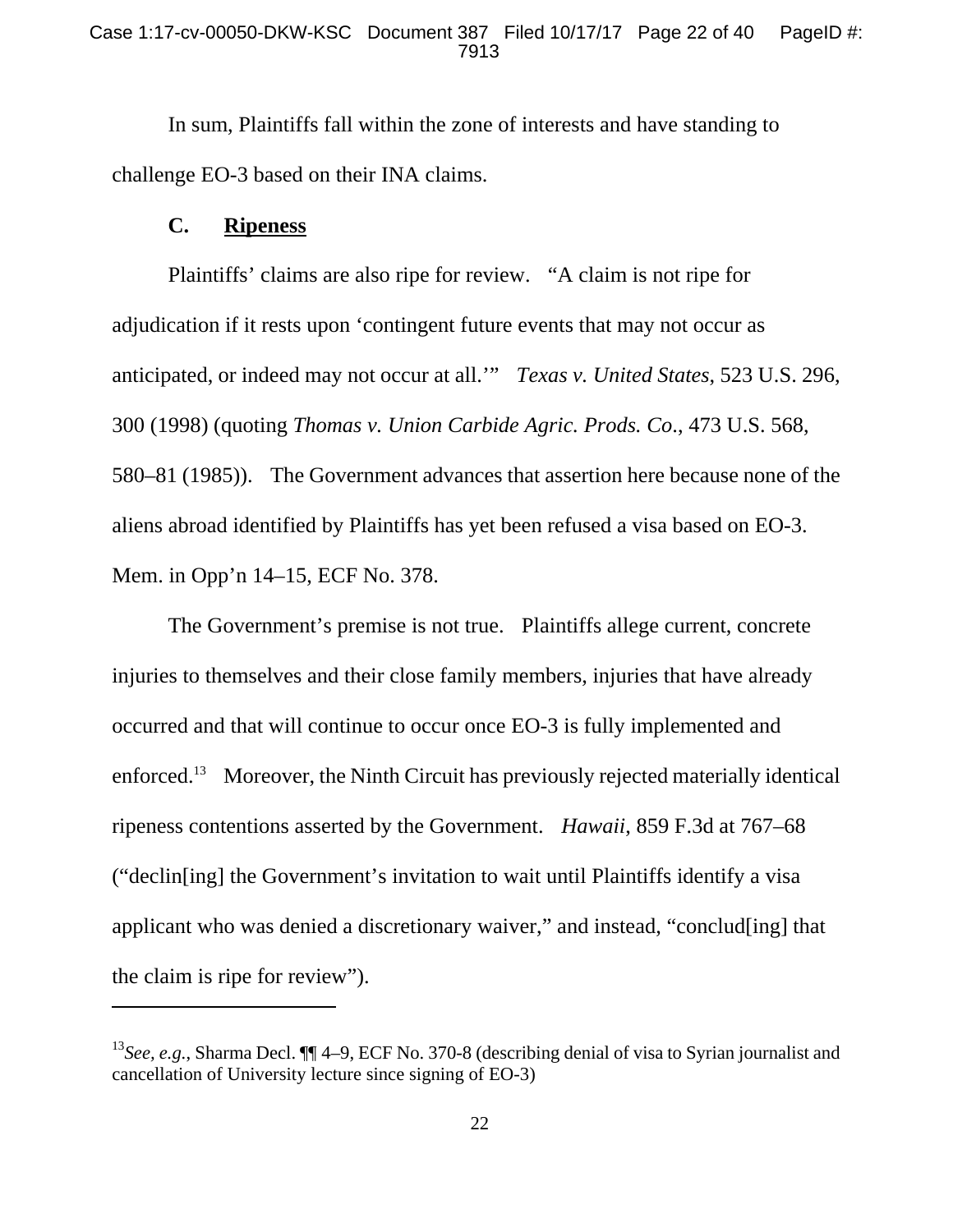Plaintiffs' INA-based statutory claims are therefore ripe for review on the merits.

### **D. Justiciability**

 Notwithstanding the Ninth Circuit's recent rulings to the contrary, the Government persists in its contention that Plaintiffs' statutory claims are not reviewable. "[C]ourts may not second-guess the political branches' decisions to exclude aliens abroad where Congress has not authorized review, which it has not done here." Mem. in Opp'n 4. In doing so, the Government again invokes the doctrine of consular nonreviewability in an effort to circumvent judicial review of seemingly any Executive action denying entry to an alien abroad. *See* Mem. in Opp'n 12–13 (citing *United States ex rel. Knauff v. Shaughnessy*, 338 U.S. 537, 542 (1950); *Saavedra Bruno v. Albright*, 197 F.3d 1153, 1159 (D.C. Cir. 1999)).

 The Government's contentions are troubling. Not only do they ask this Court to overlook binding precedent issued in the specific context of the various executive immigration orders authored since the beginning of 2017, but they ask this Court to ignore its fundamental responsibility to ensure the legality and constitutionality of EO-3. Following the Ninth Circuit's lead, this Court declined such an invitation before and does so again. *See Washington*, 847 F.3d at 1163 (explaining that courts are empowered to review statutory and constitutional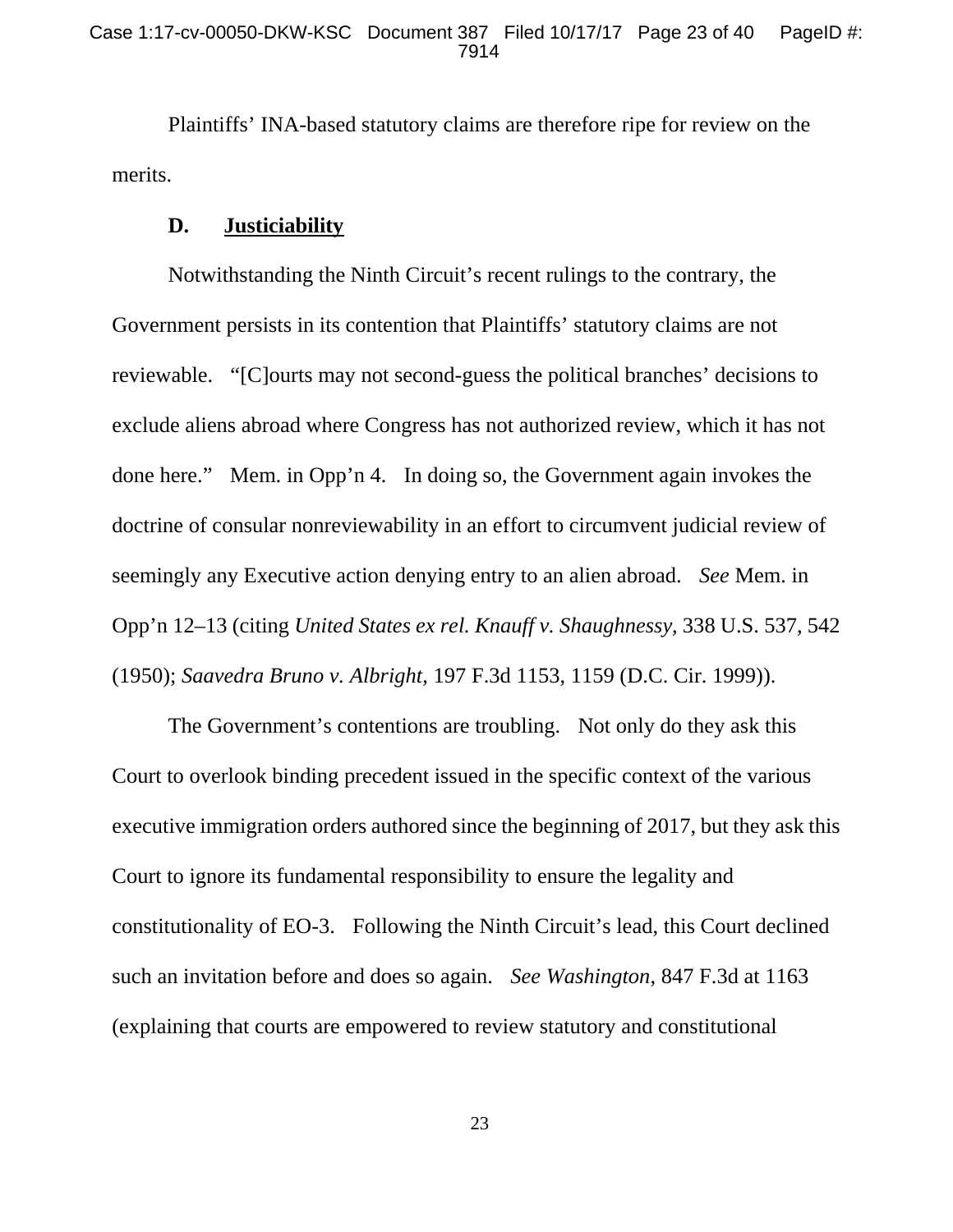"challenges to the substance and implementation of immigration policy" (quoting *Alperin v. Vatican Bank*, 410 F.3d 532, 559 n.17 (9th Cir. 2005)); *Hawaii*, 859 F.3d 768–69 ("We reject the Government's argument that [EO-2] is not subject to judicial review. Although '[t]he Executive has broad discretion over the admission and exclusion of aliens, [] that discretion is not boundless. It extends only as far as the statutory authority conferred by Congress and may not transgress constitutional limitations. It is the duty of the courts, in cases properly before them, to say where those statutory and constitutional boundaries lie.'" (quoting *Abourezk v. Reagan*, 785 F.2d 1043, 1061 (D.C. Cir. 1986), *aff'd*, 484 U.S. 1 (1987)).

 Because Plaintiffs have standing and present a justiciable controversy, the Court turns to the merits of the Motion for TRO.

## **II. Legal Standard: Preliminary Injunctive Relief**

 The underlying purpose of a TRO is to preserve the status quo and prevent irreparable harm before a preliminary injunction hearing is held. *Granny Goose Foods*, 415 U.S. 423, 439 (1974); *see also Reno Air Racing Ass'n v. McCord*, 452 F.3d 1126, 1130–31 (9th Cir. 2006).

 The standard for issuing a temporary restraining order is substantially identical to the standard for issuing a preliminary injunction. *See Stuhlbarg Int'l Sales Co. v. John D. Brush & Co.*, 240 F.3d 832, 839 n.7 (9th Cir. 2001). A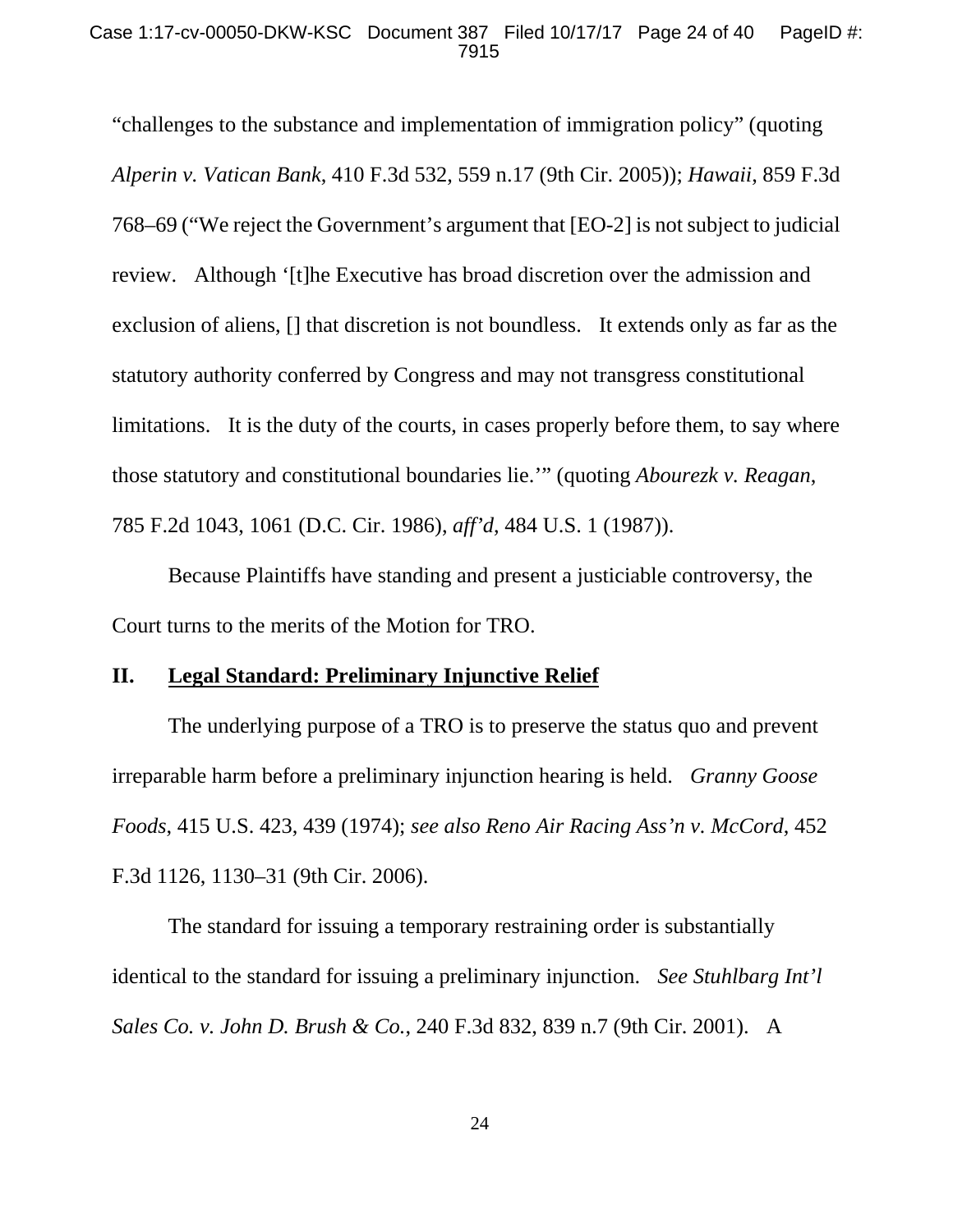"plaintiff seeking a preliminary injunction must establish that he is likely to succeed on the merits, that he is likely to suffer irreparable harm in the absence of preliminary relief, that the balance of equities tips in his favor, and that an injunction is in the public interest." *Winter v. Nat. Res. Def. Council, Inc*., 555 U.S. 7, 20 (2008) (citation omitted).

For the reasons that follow, Plaintiffs have met this burden here.

### **III. Analysis of TRO Factors: Likelihood of Success on the Merits**

 Following the Ninth Circuit's direction, the Court begins with Plaintiffs' statutory claims. *Hawaii*, 859 F.3d at 761. Finding that Plaintiffs are likely to prevail on the merits because EO-3 violates multiple provisions of the INA, the Court declines to reach the constitutional claims alternatively relied on by Plaintiffs.

## **A. Plaintiffs Are Likely to Succeed on the Merits of Their Section 1182(f) and 1185(a) Claims**

 EO-3 indefinitely suspends the entry of nationals from countries the President and Acting Secretary of Homeland Security identified as having "inadequate identity-management protocols, information sharing practices, and risk factors." EO-3  $\S$  1(g). As discussed herein, because EO-3's findings are inconsistent with and do not fit the restrictions that the order actually imposes, and because EO-3 improperly uses nationality as a proxy for risk, Plaintiffs are likely to prevail on the merits of their statutory claims.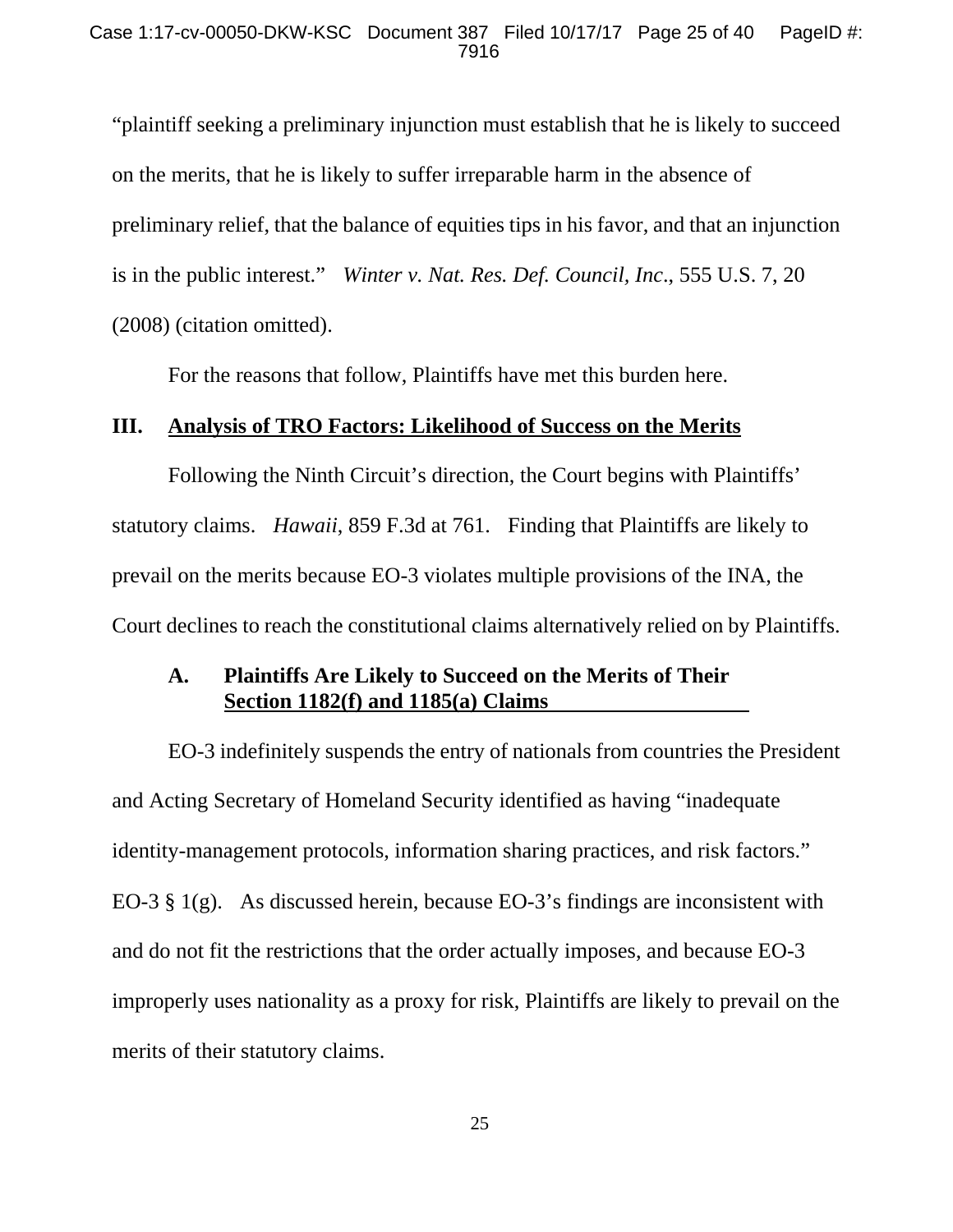Section 1182(f) provides, in relevant part—

Whenever the President finds that the entry of any aliens or of any class of aliens into the United States would be detrimental to the interests of the United States, he may by proclamation, and for such period as he shall deem necessary, suspend the entry of all aliens or any class of aliens as immigrants or nonimmigrants, or impose on the entry of aliens any restrictions he may deem to be appropriate.

8 U.S.C. § 1182(f). Section 1185(a)(1) similarly provides that "[u]nless otherwise ordered by the President, it shall be unlawful for any alien to depart from or enter or attempt to depart from or enter the United States except under such reasonable rules, regulations, and orders, and subject to such limitations and exceptions as the President may prescribe." 8 U.S.C. § 1185(a)(1).

 Under the law of this Circuit, these provisions do not afford the President unbridled discretion to do as he pleases. An Executive Order promulgated pursuant to INA Sections 1182(f) and 1185(a) "requires that the President *find* that the entry of a class of aliens into the United States *would be detrimental* to the interests of the United States." *Hawaii*, 859 F.3d at 770. Further, the INA "*requires* that the President's *findings support the conclusion* that entry of all nationals from the [list of] designated countries . . . would be harmful to the national interest."14 *Id.*

l

<sup>&</sup>lt;sup>14</sup>The Government insists that, consistent with historical practice, the President may "restrict. entry pursuant to §§ 1182(f) and 1185(a)(1) without detailed public justifications or findings," citing to prior Executive Orders that "have discussed the President's rationale in one or two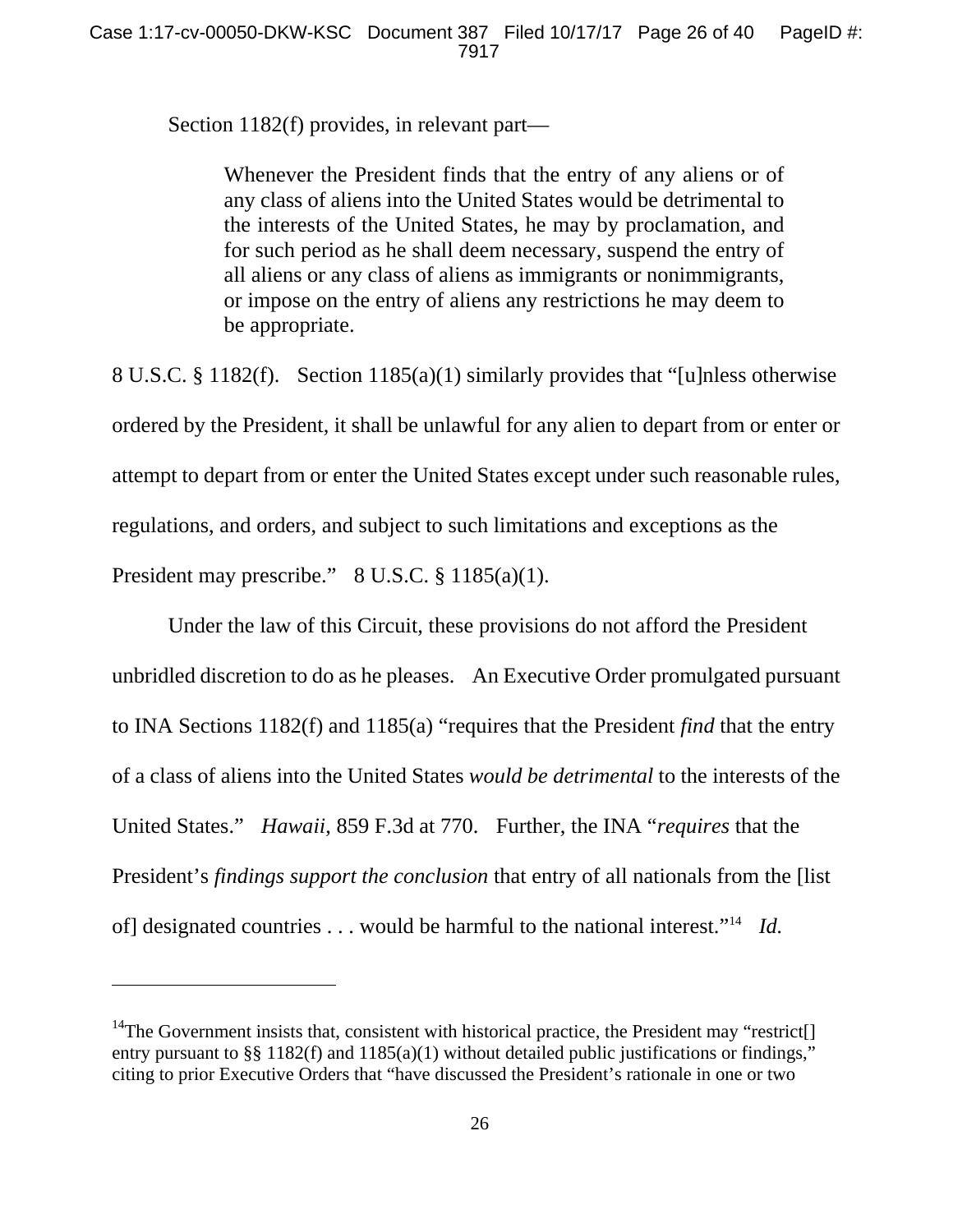#### Case 1:17-cv-00050-DKW-KSC Document 387 Filed 10/17/17 Page 27 of 40 PageID #: 7918

(emphasis added) (footnote omitted); *see also id.* at 783 ("the President must exercise his authority under § 1182(f) lawfully by making sufficient findings justifying that entry of certain classes of aliens would be detrimental to the national interest"); *id.* at 770 n.11 (defining "detrimental" as "causing loss or damage, harmful, injurious, hurtful"). While EO-3 certainly contains findings, they fall short of the Ninth Circuit's articulated standards for several reasons.

 First, EO-3, like its predecessor, makes "no finding that nationality *alone*  renders entry of this broad class of individuals a heightened security risk to the United States." *Hawaii*, 859 F.3d at 772 (emphasis added) (citation omitted). EO-3 "does not tie these nationals in any way to terrorist organizations within the six designated countries," find them "responsible for insecure country conditions," or provide "any link between an individual's nationality and their propensity to commit terrorism or their inherent dangerousness."15 *Id.* at 772.

 $\overline{a}$ 

sentences." Mem. in Opp'n 20–21 (citing Exec. Order No. 12,807, pmbl. pt. 4, 57 Fed. Reg. 23133 (May 24, 1992); Exec. Order No. 12,172, § 1-101, 44 Fed. Reg. 67947 (Nov. 26, 1979)). Its argument is misplaced. The Government both ignores the plain language of Section 1182 and infers the absence of a prerequisite from historical orders that were not evidently challenged on that basis. Its examples therefore have little force. By contrast, plainly aware of these historical orders, *see Hawaii*, 859 F.3d at 779, the Ninth Circuit has held otherwise, *e.g.*, *id.* at 772–73 (explaining that Section 1182(f) requires the President to "provide a rationale explaining why permitting entry of nationals from the six designated countries . . . would be detrimental to the interests of the United States").

<sup>&</sup>lt;sup>15</sup>In fact, "the only concrete evidence to emerge from the Administration on this point to date has shown just the opposite—that country-based bans are ineffective. A leaked DHS Office of Intelligence and Analysis memorandum analyzing the ban in EO-1 found that 'country of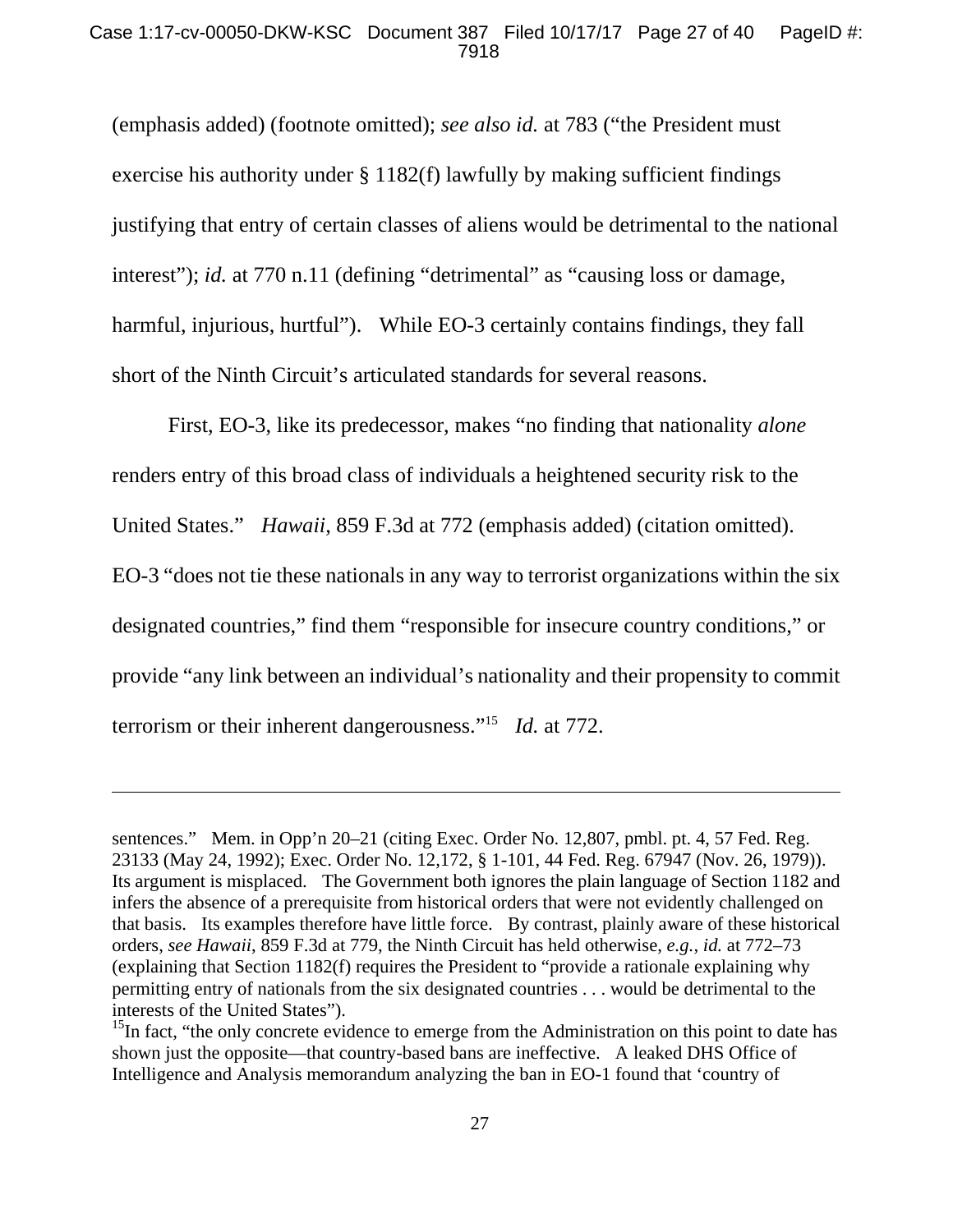#### Case 1:17-cv-00050-DKW-KSC Document 387 Filed 10/17/17 Page 28 of 40 PageID #: 7919

 The generalized findings regarding each country's performance, *see* EO-3 §§ 1(d)–(f), do not support the vast scope of EO-3—in other words, the categorical restrictions on entire populations of men, women, and children, based upon nationality, are a poor fit for the issues regarding the sharing of "public-safety and terrorism-related information" that the President identifies. *See* EO-3 §§ 2(a)(i),  $(c)(i)$ ,  $(e)(i)$ ,  $(g)(i)$ . Indeed, as the Ninth Circuit already explained with respect to EO-2 in words that are no less applicable here, the Government's "use of nationality as the sole basis for suspending entry means that nationals without significant ties to the six designated countries, such as those who left as children or those whose nationality is based on parentage alone," are suspended from entry. *Hawaii*, 859 F.3d at 773. "Yet, nationals of *other* countries who do have meaningful ties to the six designated countries—[and whom the designated countries may or may not have useful threat information about]—fall outside the scope of [the entry restrictions]." *Id.* (emphasis added). This leads to absurd results. EO-3 is simultaneously overbroad *and* underinclusive. *See id*.

 Second, EO-3 does not reveal why existing law is insufficient to address the President's described concerns. As the Ninth Circuit previously explained with

 $\overline{a}$ 

citizenship is unlikely to be a reliable indicator of potential terrorist activity.'" Joint Decl. of Former Nat'l Sec. Officials ¶ 10, ECF. 383-1 (quoting *Citizenship Likely an Unreliable Indicator of Terrorist Threat to the United States*, *available at* https://assets.documentcloud.org/documents/ 3474730/DHS-intelligence-document-on-President-Donald.pdf).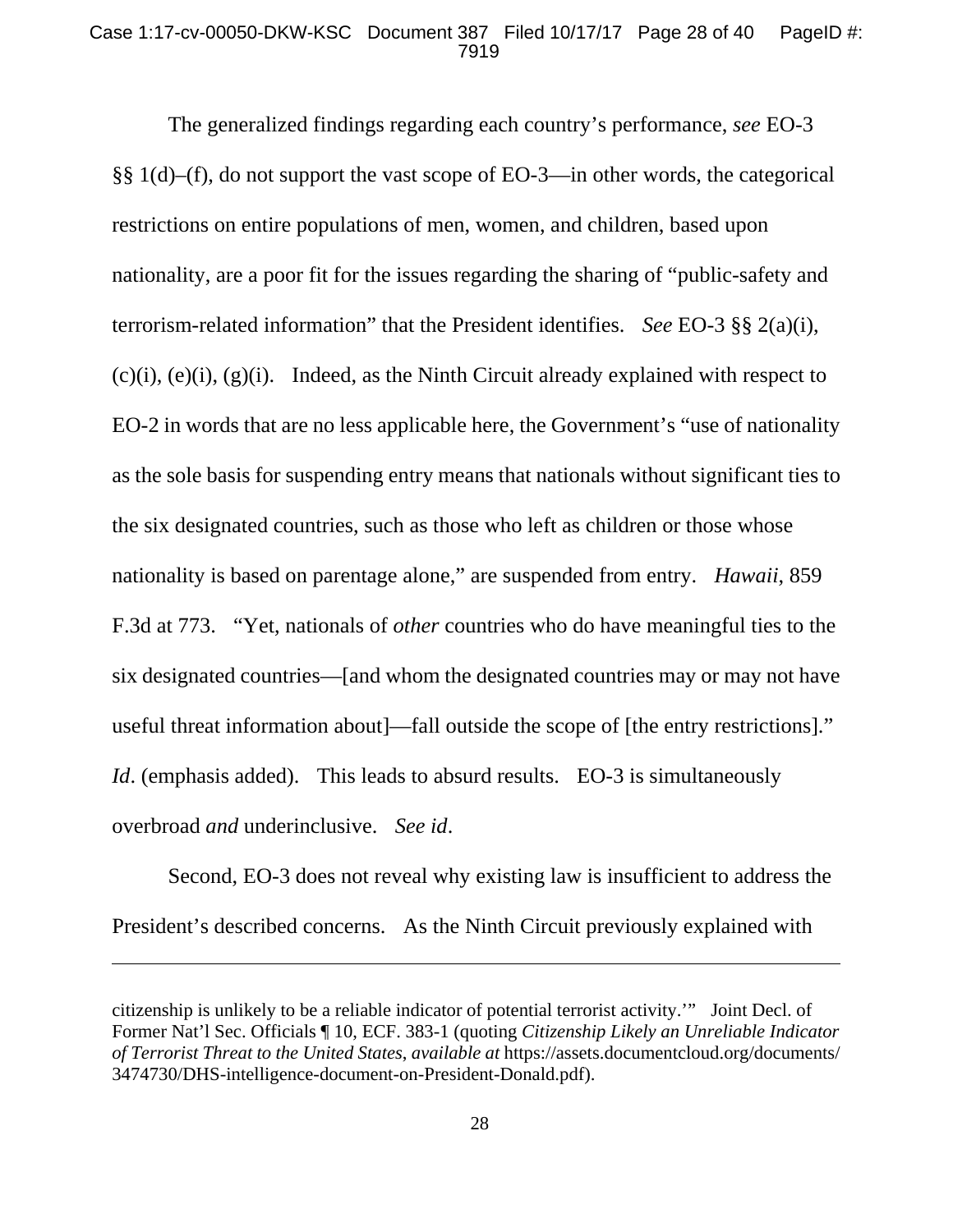respect to EO-2, "[a]s the law stands, a visa applicant bears the burden of showing that the applicant is eligible to receive a visa . . . and is not inadmissible." *Hawaii,* 859 F.3d at 773 (citing 8 U.S.C. § 1361). "The Government already can exclude individuals who do not meet that burden" on the basis of many criteria, including safety and security. Because EO-2 did not find that such "current screening processes are inadequate," the Ninth Circuit determined that the President's findings offered an insufficient basis to conclude that the "individualized adjudication process is flawed such that permitting entry of an entire class of nationals is injurious to the interests of the United States." *Id*. at 773. The Ninth Circuit's analysis applies no less to EO-3, where the "findings" cited in Section 1(h) and (i) similarly omit any explanation of the inadequacy of individual vetting sufficient to justify the categorical, nationality-based ban chosen by the Executive.

 Third, EO-3 contains internal incoherencies that markedly undermine its stated "national security" rationale.<sup>16</sup> Numerous countries fail to meet one or more of the global baseline criteria described in EO-3, yet are not included in the ban.

-

 $16\text{As}$  an initial matter, the explanation for how the Administration settled on the list of eight countries is obscured. For example, Section 1 describes 47 countries that Administration officials identified as having an "inadequate" or "at risk" baseline performance, EO-3 §§ 1(e)–(f), but does not detail how the President settled on the eight countries actually subject to the ban in Section 2—the majority of which carried over from EO-2. While the September 15, 2017 DHS report cited in EO-3 might offer some insight, the Government objected (ECF. No. 376) to the Court's consideration or even viewing of that classified report, making it impossible to know.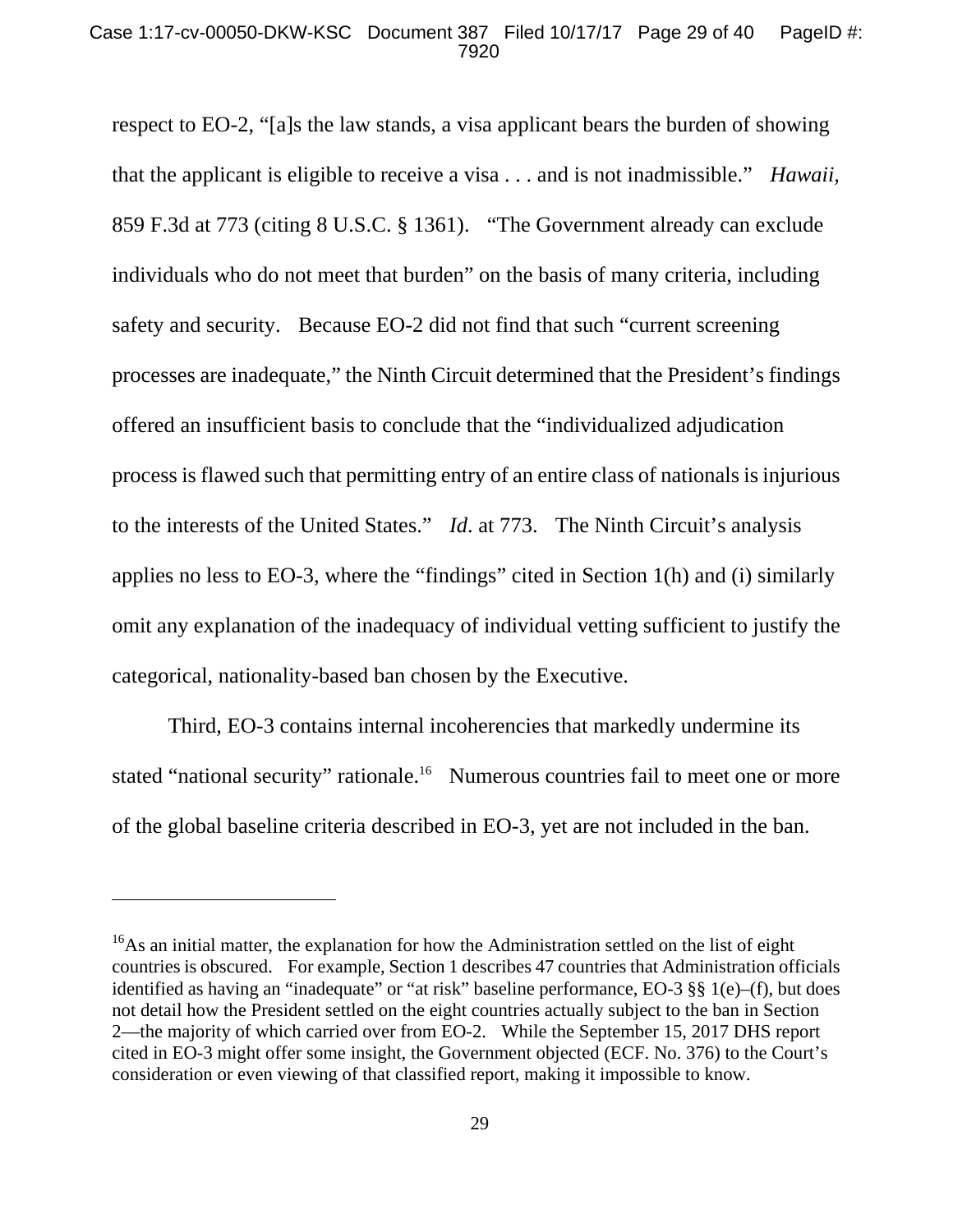#### Case 1:17-cv-00050-DKW-KSC Document 387 Filed 10/17/17 Page 30 of 40 PageID #: 7921

For example, the President finds that Iraq fails the "baseline" security assessment but then omits Iraq from the ban for policy reasons. EO-3 § 1(g) (subjecting Iraq to "additional scrutiny" in lieu of the ban, citing diplomatic ties, positive working relationship, and "Iraq's commitment to combating the Islamic State"). Similarly, after failing to meet the information-sharing baseline, Venezuela also received a pass, other than with respect to certain Venezuelan government officials. EO-3 § 2(f). On the other end, despite meeting the information-sharing baseline that Venezuela failed, Somalia and its nationals were rewarded by being included in the ban. EO-3 § 2(h).

 Moreover, EO-3's individualized country findings make no effort to explain why some *types* of visitors from a particular country are banned, while others are not. *See, e.g*., EO-3 §§ 2(c) (describing Libya as having "significant inadequacies in its identity-management protocols" and therefore deserving of a ban on all tourist and business visitors, but without discussing why student visitors did not meet the same fate); *id.* § 2(g) (describing the same for Yemen); *cf. id.* § 2(b) (describing Iran as "a state sponsor of terrorism," which "regularly fails to cooperate with the United States Government in identifying security risks [and] is the source of significant terrorist threats," yet allowing "entry by [Iranian] nationals under valid student (F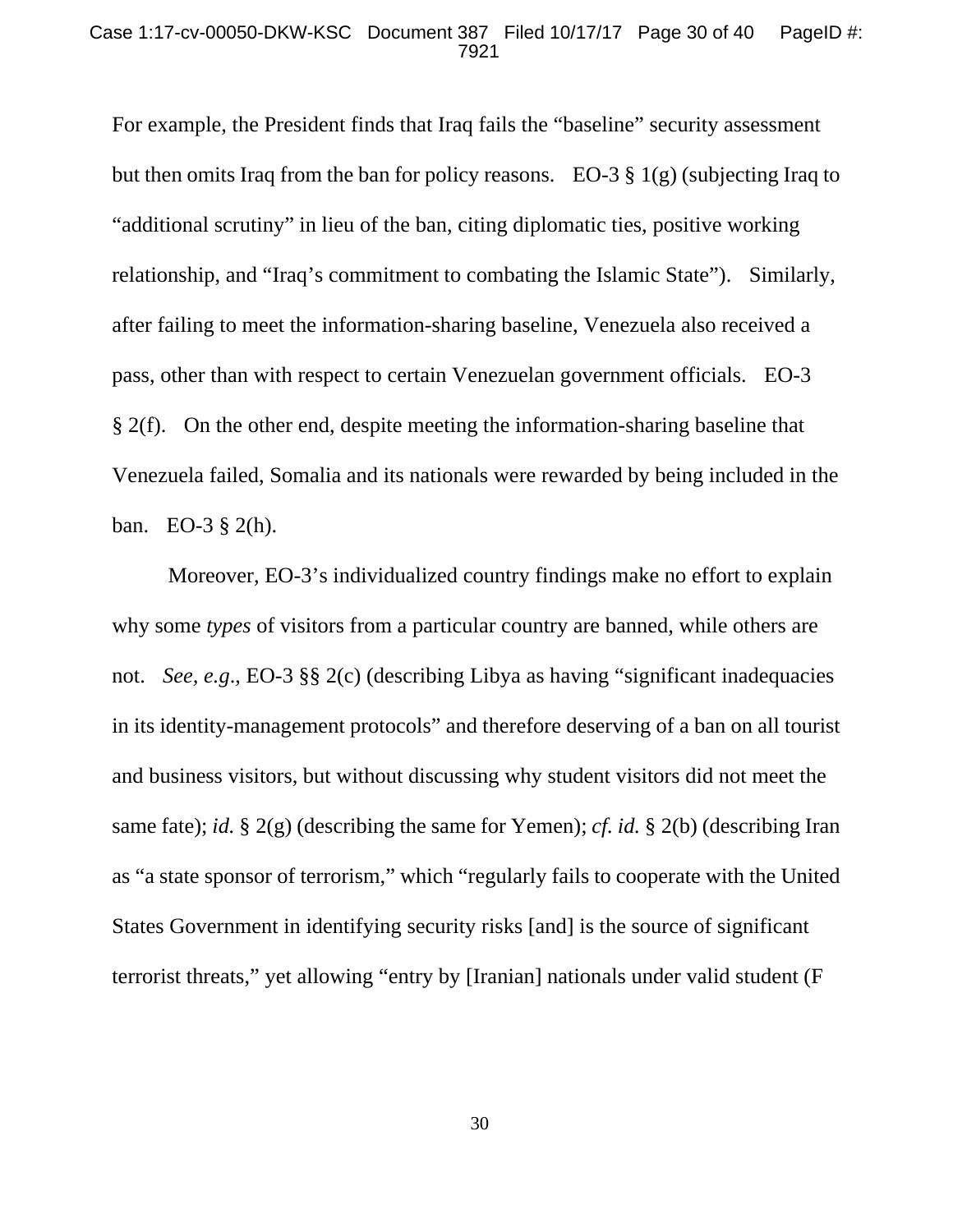and M) and exchange visitor (J) visas").<sup>17</sup> The nature and scope of these types of inconsistencies and unexplained findings cannot lawfully justify an exercise of Section 1182(f) authority, particularly one of indefinite duration. *See Hawaii*, 859 F.3d at 772–73 (proper exercise of Section 1182(f) authority must "provide a rationale" and "bridge the gap" between the findings and ultimate restrictions).

 EO-3's scope and provisions also contradict its stated rationale. As noted above, many of EO-3's structural provisions are unsupported by verifiable evidence, undermining any claim that its findings "support the conclusion" to categorically ban the entry of millions.18 *Cf*. *Hawaii*, 859 F.3d at 770. EO-3's aspirational justifications—*e.g*., fostering a "willingness to cooperate and play a substantial role in combatting terrorism" and encouraging additional information-sharing—are no more satisfying. EO-3 § 1(h)(3); *see also* Mem. in Opp'n 22–23 ("The utility of entry restrictions as a foreign-policy tool is confirmed by the results of the diplomatic engagement period described in [EO-3] . . . These foreign-relations efforts independently justify [EO-3] and yet they are almost wholly ignored by

l

<sup>&</sup>lt;sup>17</sup>See also Joint Decl. of Former Nat'l Sec. Officials ¶ 12 ("[A]lthough for some of the countries, the Ban applies only to certain non-immigrant visas, together those visas are far and away the most frequently used non-immigrant visas from these nations.").

<sup>&</sup>lt;sup>18</sup>For example, although the order claims a purpose "to protect [United States] citizens from terrorist attacks," EO-3 § 1(a), "the Ban targets a list of countries whose nationals have committed no deadly terrorist attacks on U.S. soil in the last forty years." Joint Decl. of Former Nat'l Sec. Officials ¶ 11 (citing Alex Nowrasteh, *President Trump's New Travel Executive Order Has Little National Security Justification*, Cato Institute: Cato at Liberty, September 25, 2017).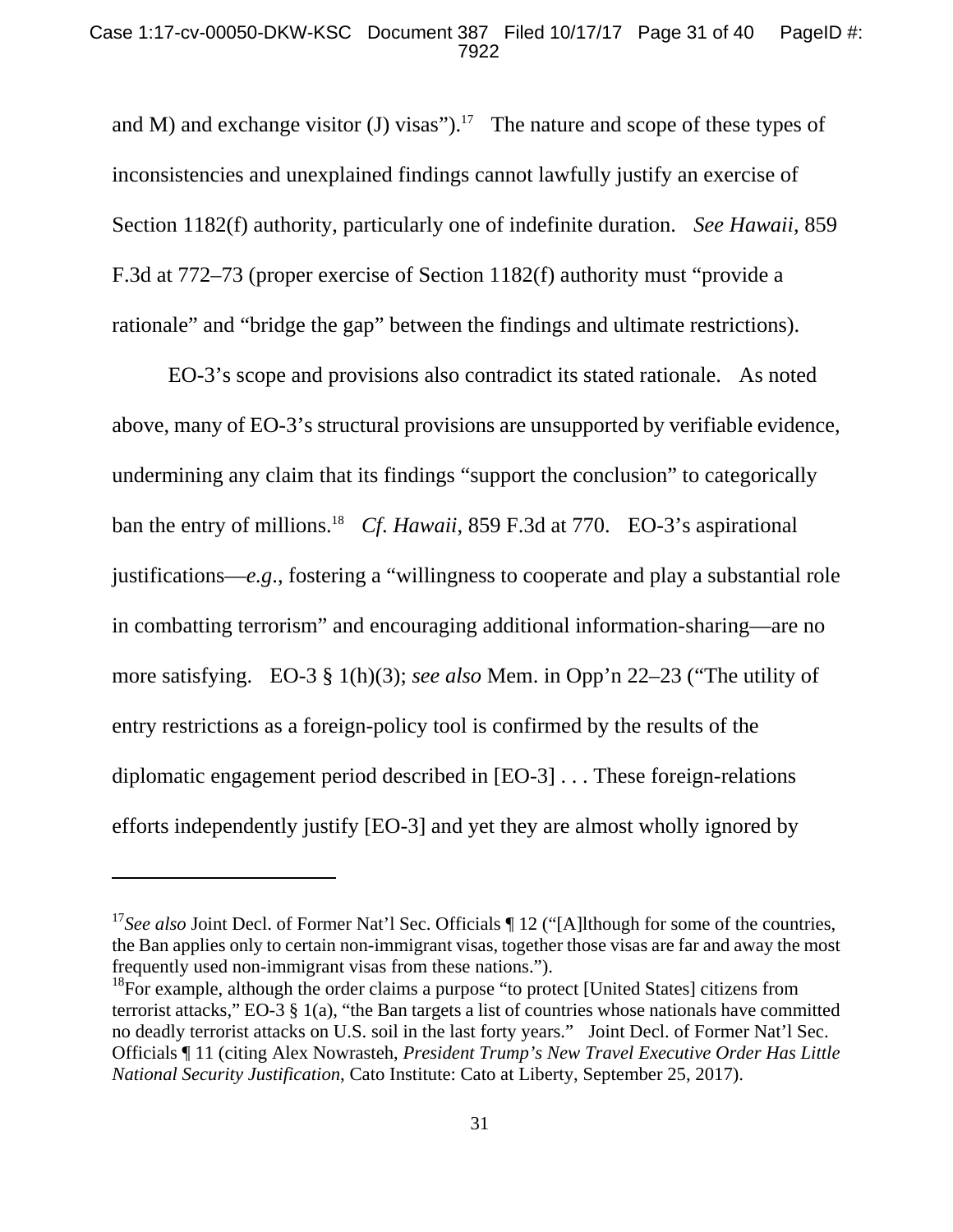Plaintiffs."). However laudatory they may be, these foreign policy goals do not satisfy Section 1182(f)'s requirement that the President actually "find" that the "entry of any aliens" into the United States "*would be detrimental*" to the interests of the United States, and are thus an insufficient basis on which to invoke his Section 1182(f) authority.

 The Government reads in Sections 1182(f) and 1185(a) a grant of limitless power and absolute discretion to the President, and cautions that it would "be inappropriate for this Court to second-guess" the "Executive Branch's national-security judgements," Mem. in Opp'n 22, or to engage in "unwarranted judicial interference in the conduct of foreign policy," Mem. in Opp'n 23 (quoting *Kiobel v. Royal Dutch Petroleum Co.*, 569 U.S. 108, 115–16 (2013)). The Government counsels that deference is historically afforded the President in the core areas of national security and foreign relations, "which involve delicate balancing in the face of ever-changing circumstances, such that the Executive must be permitted to act quickly and flexibly." Mem. in Opp'n 28 (citing *Zemel v. Rusk*, 381 U.S. 1, 17 (1965); *Jama v. Immigration & Customs Enf't*, 543 U.S. 335, 348 (2005)).

 These concerns are not insignificant. There is no dispute that national security is an important objective and that errors could have serious consequences. Yet, "[n]ational security is not a 'talismanic incantation' that, once invoked, can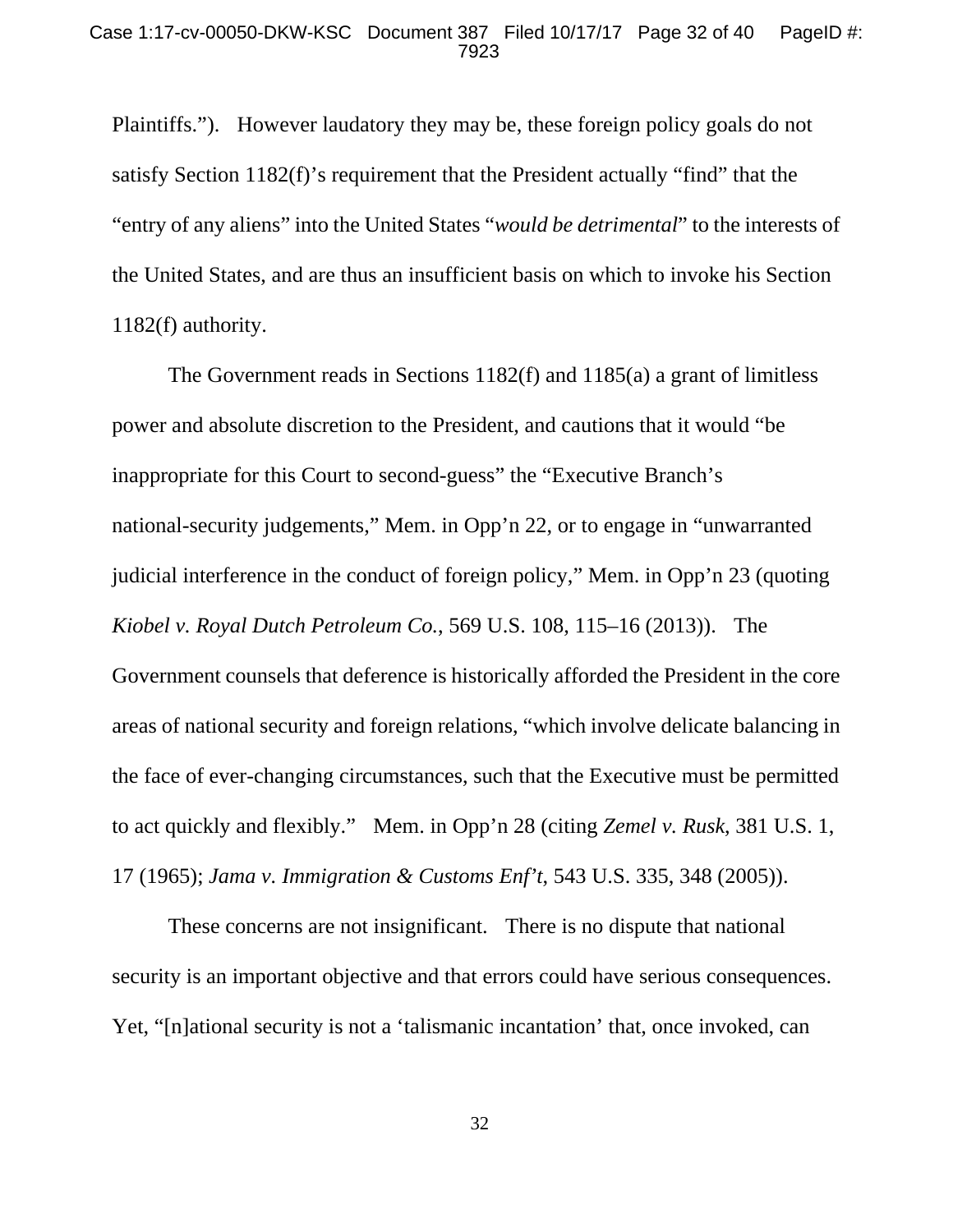support any and all exercise of executive power under § 1182(f)." *Hawaii*, 859 F.3d at 774 (citation omitted). The Ninth Circuit itself rejected the Government's arguments that it is somehow injured "by nature of the judiciary limiting the President's authority." *Id*. at 783 n.22 (quoting *United States v. Robel*, 389 U.S. 258, 264 (1967) ("[The] concept of 'national defense' cannot be deemed an end in itself, justifying any exercise of . . . power designed to promote such a goal. Implicit in the term 'national defense' is the notion of defending those values and ideals which set this Nation apart.")).

 The actions taken by the President in the challenged sections of EO-3 require him to "first  $\iint$  make sufficient findings that the entry of nationals from the six designated countries . . . would be detrimental to the interests of the United States." *Hawaii*, 859 F.3d at 776. Because the President has not satisfied this precondition in the manner described by the Ninth Circuit before exercising his delegated authority, Plaintiffs have demonstrated a likelihood of success on the merits of their claim that the President exceeded his authority under Sections 1182(f) and 1185(a).

## **B. Plaintiffs Are Likely to Succeed on the Merits of Their Section 1152(a) Claim**

 It is equally clear that Plaintiffs are likely to prevail on their claim that EO-3 violates the INA's prohibition on nationality-based discrimination with respect to the issuance of immigrant visas. Section  $1152(a)(1)(A)$  provides that "[e]xcept as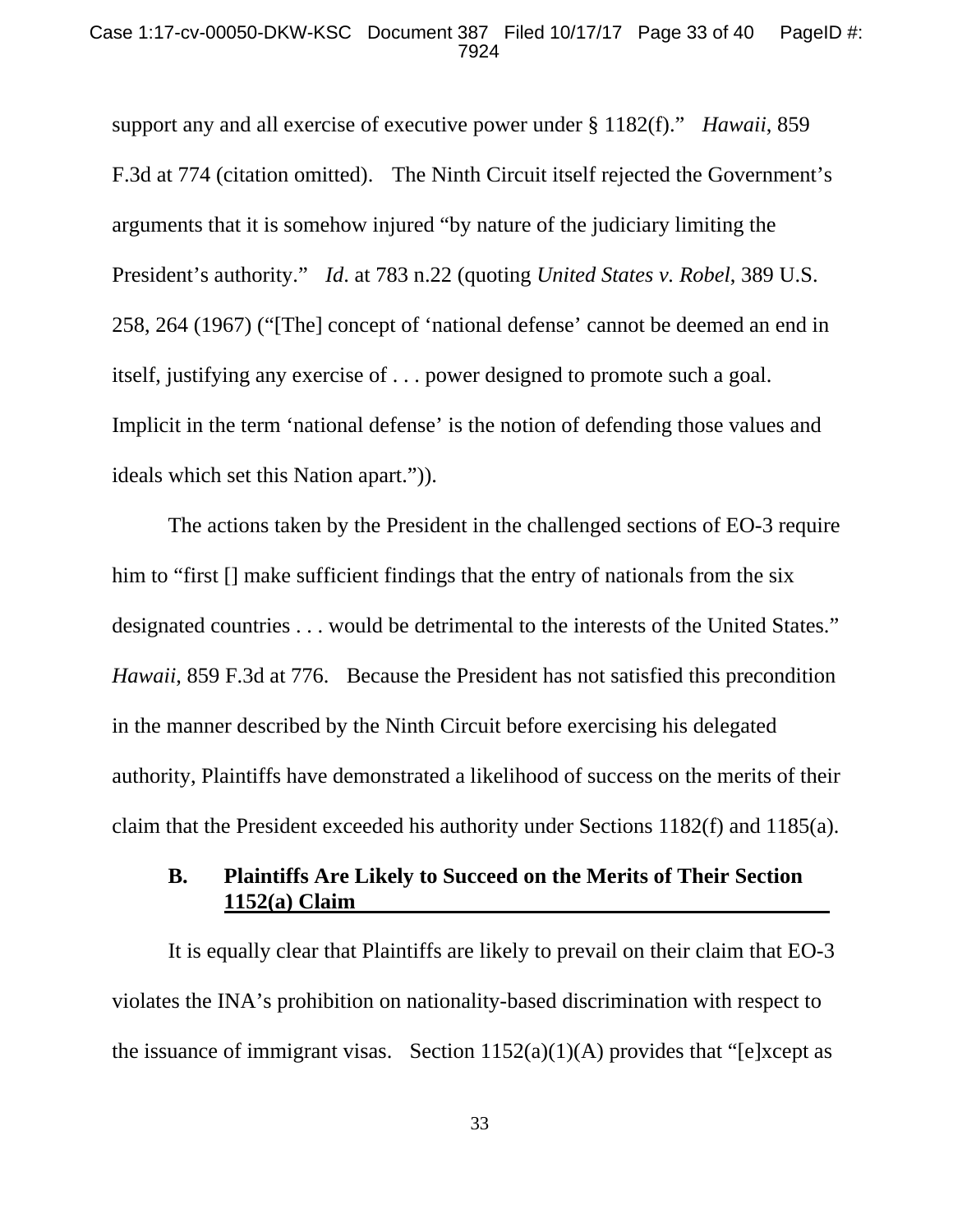specifically provided" in certain subsections not applicable here, "no person shall receive any preference or priority or be discriminated against in the issuance of an immigrant visa because of the person's race, sex, nationality, place of birth, or place of residence."

By indefinitely and categorically suspending immigration from the six countries challenged by Plaintiffs,<sup>19</sup> EO-3 attempts to do exactly what Section 1152 prohibits. EO-3, like its predecessor, thus "runs afoul" of the INA provision "that prohibit[s] nationality-based discrimination" in the issuance of immigrant visas. *Hawaii*, 859 F.3d at 756.

For its part, the Government contends that Section 1152 cannot restrict the President's Section 1182(f) authority because "the statutes operate in two different spheres." "Sections 1182(f) and 1185(a)(1), along with other grounds in Section 1182(a), limit the universe of individuals eligible to receive visas, and then §1152(a)(1)(A) prohibits discrimination on the basis of nationality *within* that universe of eligible individuals." Mem. in Opp'n 29.

In making this argument, however, the Government completely ignores *Hawaii*. *See* Mem. in Opp'n 29–32. In *Hawaii*, the Ninth Circuit reached the

 $\overline{a}$ 

<sup>&</sup>lt;sup>19</sup>EO-3 § 2(a)(ii) ("The entry into the United States of nationals of Chad, as immigrants . . . is hereby suspended."); *id.* §§ 2(b)(ii) (dictating the same for Iran), (c)(ii) (Libya), (e)(ii) (Syria),  $(g)(ii)$  (Yemen),  $(h)(ii)$  (Somalia).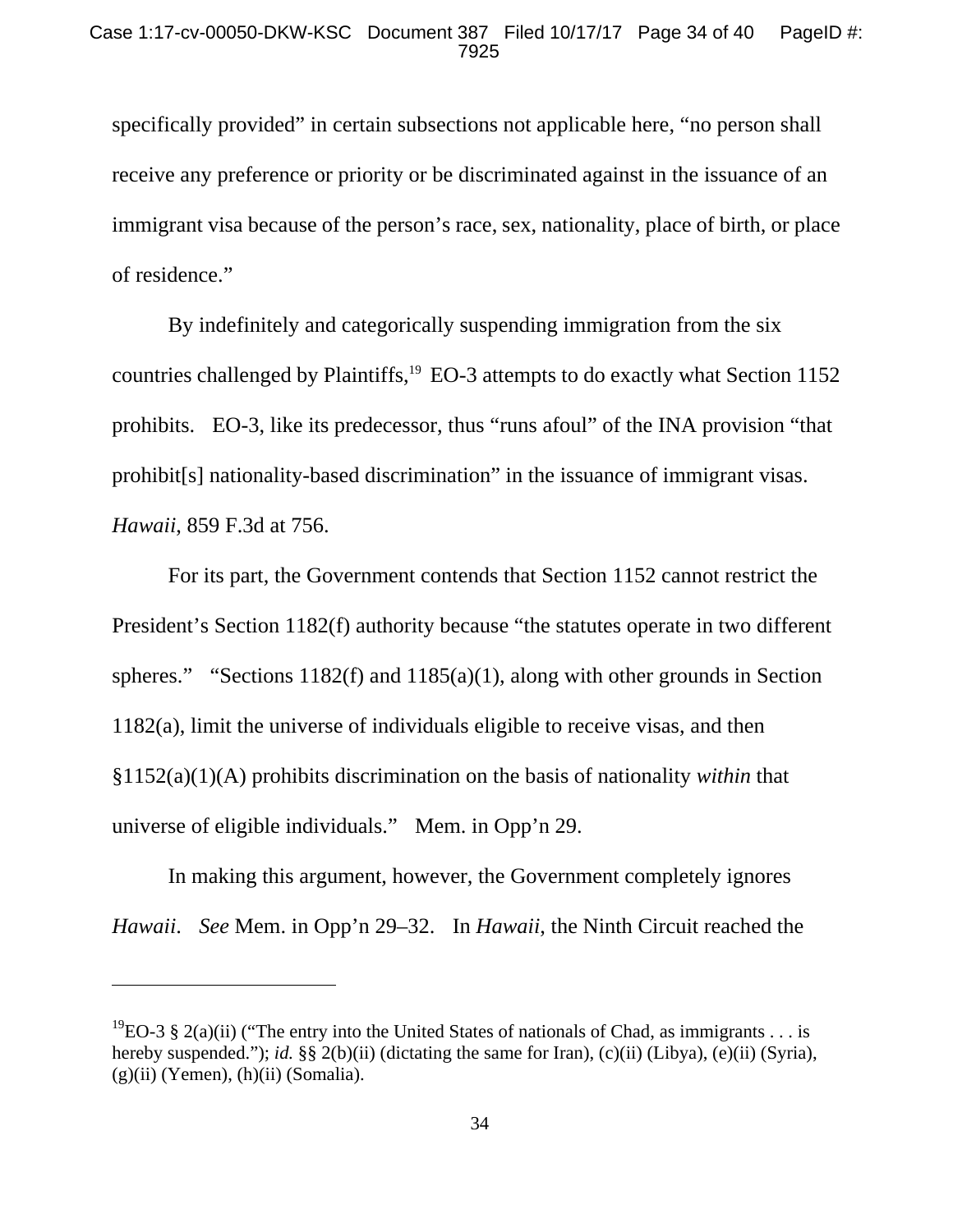opposite conclusion: Section "1152(a)(1)(A)'s non-discrimination mandate cabins the President's authority under § 1182(f) [based on several] canons of statutory construction" and that "in suspending the issuance of immigrant visas and denying entry based on nationality, [EO-2] exceeds the restriction of  $\S$  1152(a)(1)(A) and the overall statutory scheme intended by Congress." *Hawaii*, 859 F.3d at 778–79. Although asserted now with respect to EO-3, the Government's position untenably contradicts the Ninth's Circuit's holding.

In short, EO-3 plainly violates Section 1152(a) by singling out immigrant visa applicants seeking entry to the United States on the basis of nationality. Having considered the scope of the President's authority under Section 1182(f) and the non-discrimination requirement of Section 1152(a)(1)(A), the Court determines that Plaintiffs have shown a likelihood of success on the merits of their claim that EO-3 "exceeds the restriction of Section  $1152(a)(1)(A)$  and the overall statutory scheme intended by Congress."20 *Hawaii*, 859 F.3d at 779.

-

 $20$ The Court finds that Plaintiffs have shown a likelihood of success on the merits of their claim that EO-3 violates Section 1152(a), *but only as to the issuance of immigrant visas*. To the extent Plaintiffs ask the Court to enjoin EO-3's "nationality-based restrictions . . . in their entirety," as violative of Section 1152(a)(1)(A), Mem. in Supp. 16–17, the Court declines to do so. *See* Mem. in Supp. 16–17; *see also Hawaii*, 859 F.3d 779 (applying holding to immigrant visas). Such an extension is not consistent with the face of Section 1152. Moreover, the primary case relied upon by Plaintiffs, *Olsen v. Albright*, 990 F. Supp. 31 (D.D.C. 1997), does not support extending the plain text of the statute to encompass nonimmigrant visas. First, *Olsen*'s statutory analysis is thin—beyond reciting the text of Section 1152(a), which specifically references only "immigrant visas"—the order does not parse the text of Section  $1152(a)(1)(A)$  or acknowledge the distinction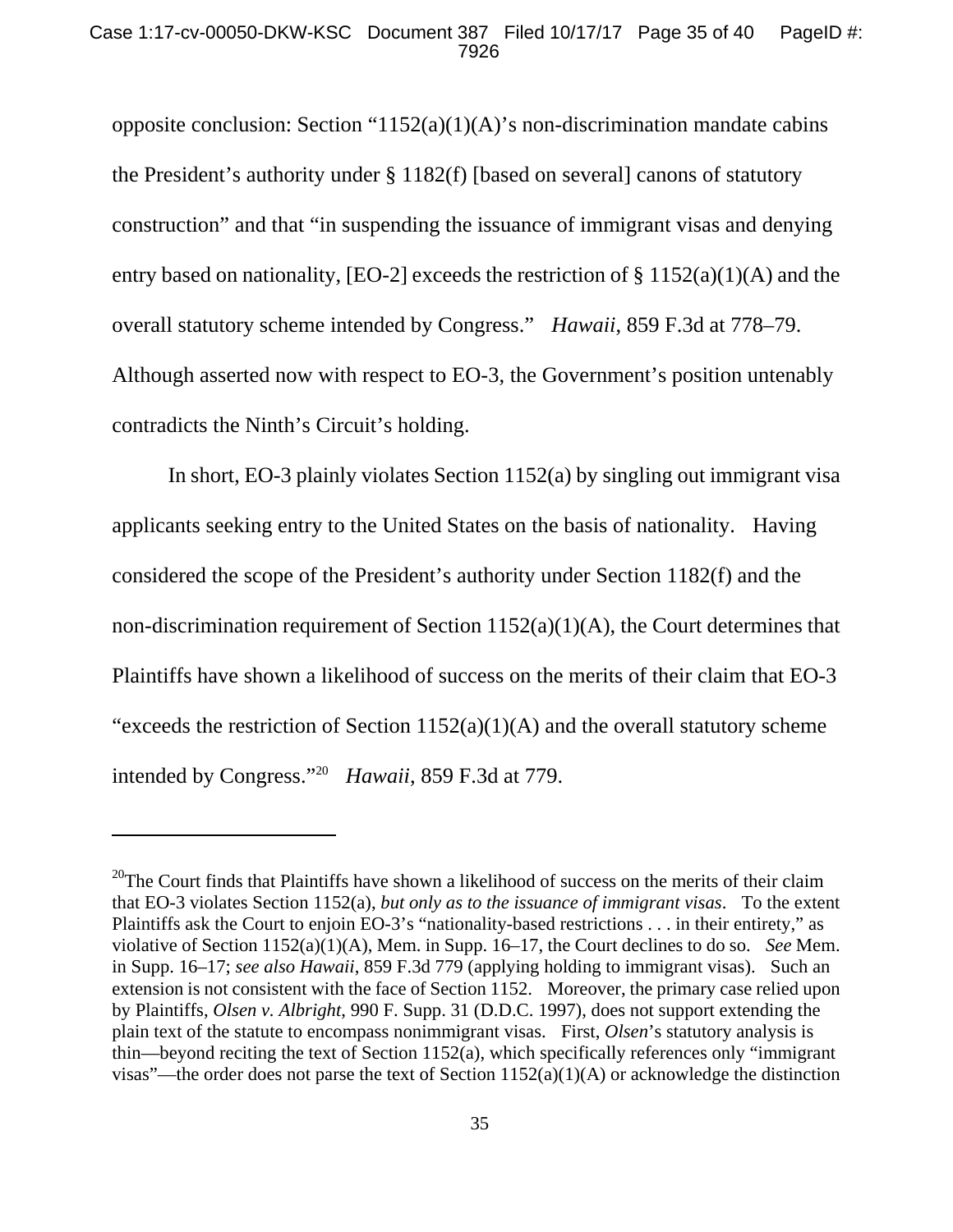## **IV. Analysis of TRO Factors: Irreparable Harm**

-

 Plaintiffs identify a multitude of harms that are not compensable with monetary damages and that are irreparable—among them, prolonged separation from family members, constraints to recruiting and retaining students and faculty members to foster diversity and quality within the University community, and the diminished membership of the Association, which impacts the vibrancy of its religious practices and instills fear among its members. *See, e.g*., *Hawaii*, 859 F.3d at 782–83 (characterizing similar harms to many of the same actors); *Washington*, 847 F.3d at 1169 (identifying harms such as those to public university employees and students, separated families, and stranded residents abroad); *Regents of Univ. of Cal. v. Am. Broad. Cos., Inc*., 747 F.2d 511, 520 (9th Cir. 1984) (crediting intangible harms such as the "impairment of their ongoing recruitment programs [and] the dissipation of alumni and community goodwill and support garnered over the years"). The Court finds that Plaintiffs have made a sufficient showing of such irreparable harm in the absence of preliminary relief.

between immigrant and nonimmigrant visas. 990 F. Supp. at 37–39. Second, *Olsen* is factually distinct, involving review of a grievance board's decision to uphold a foreign service officer's termination because he refused to strictly adhere to a local consular-level policy of determining which visa applicants received interviews based upon "fraud profiles" and to "adjudicate [nonimmigrant] visas on the basis of the applicant's race, ethnicity, national origin, economic class, and physical appearance." *Id*. at 33. The district court in *Olsen* found that the grievance board erred by failing to "address the question of the Consulate's visa policies when it reviewed Plaintiff's termination," and remanded the matter for reconsideration of its decision. *Id*. Thus, the Court does not find its analysis to be particularly relevant or persuasive.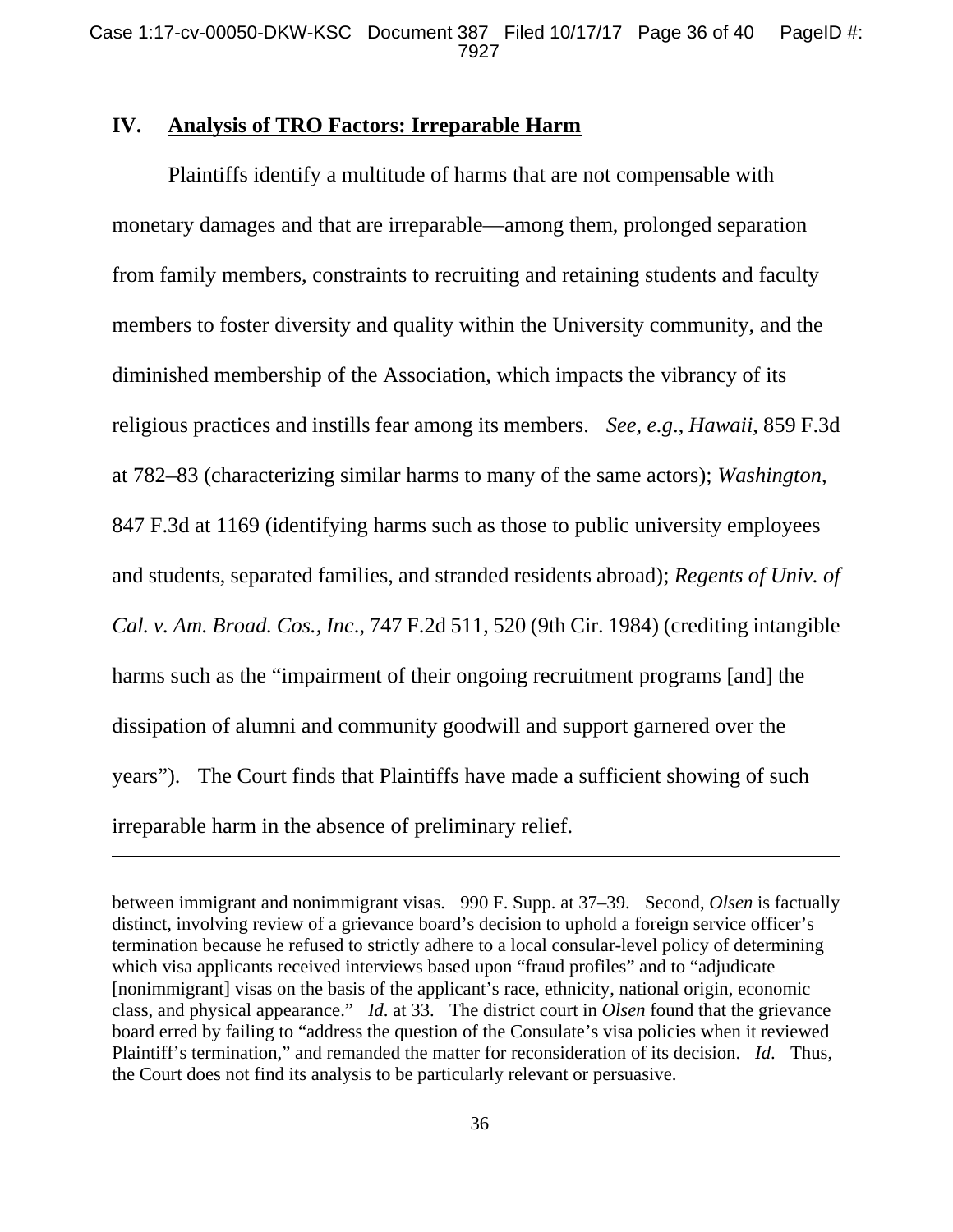Defendants, on the other hand, are not likely harmed by having to adhere to immigration procedures that have been in place for years—that is, by maintaining the status quo. *See Washington*, 847 F.3d at 1168.

## **V. Analysis of TRO Factors: The Balance of Equities and Public Interest Weigh in Favor of Granting Emergency Relief**

The final step in determining whether to grant the Plaintiffs' Motion for TRO is to assess the balance of equities and examine the general public interests that will be affected. Here, the substantial controversy surrounding this Executive Order, like its predecessors, illustrates that important public interests are implicated by each party's positions. *See Washington*, 847 F.3d at 1169. The Ninth Circuit has recognized that Plaintiffs and the public have a vested interest in the "free flow of travel, in avoiding separation of families, and in freedom from discrimination." *Washington*, 847 F.3d at 1169–70.

National security and the protection of our borders is unquestionably also of significant public interest. *See Haig v. Agee*, 453 U.S. 280, 307 (1981). Although national security interests are legitimate objectives of the highest order, they cannot justify the public's harms when the President has wielded his authority unlawfully. *See Hawaii*, 859 F.3d at 783.

In carefully weighing the harms, the equities tip in Plaintiffs' favor. "The public interest is served by 'curtailing unlawful executive action.'" *Hawaii*, 859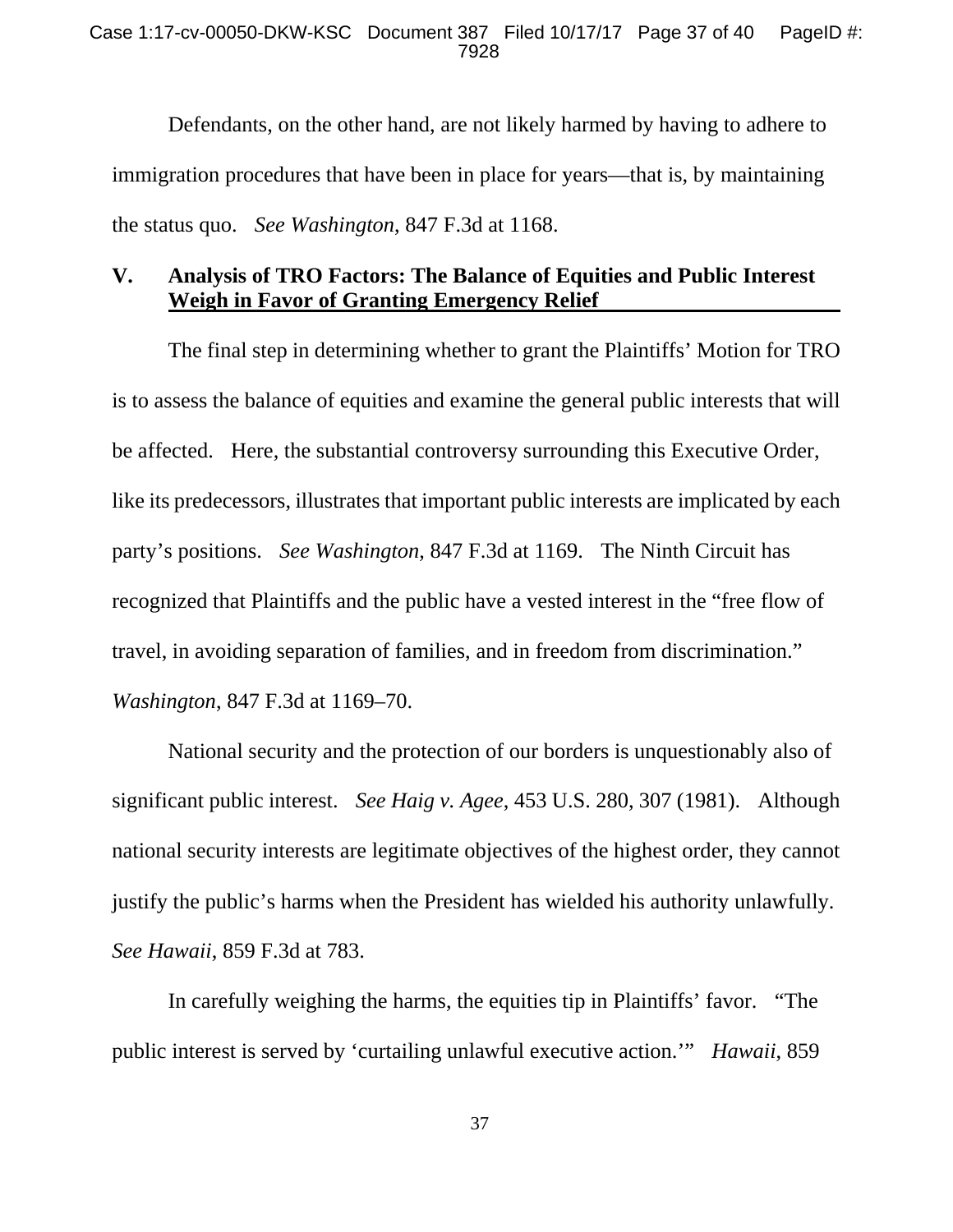F.3d at 784 (quoting *Texas v. United States*, 809 F.3d 134, 187 (5th Cir. 2015), *aff'd by an equally divided Court*, 136 S. Ct. 2271 (2016)). When considered alongside the statutory injuries and harms discussed above, the balance of equities and public interests justify granting the Plaintiffs' TRO.

Nationwide relief is appropriate in light of the likelihood of success on Plaintiffs' INA claims. *See Washington*, 847 F.3d at 1166–67 (citing *Texas*, 809 F.3d at 187–88); *see also Hawaii*, 859 F.3d at 788 (finding no abuse of discretion in enjoining on a nationwide basis Sections 2(c) and 6 of EO-2, "which in all applications would violate provisions of the INA").

## **CONCLUSION**

 Plaintiffs have satisfied all four *Winter* factors, warranting entry of preliminary injunctive relief. Based on the foregoing, Plaintiffs' Motion for TRO (ECF No. 368) is hereby GRANTED.

### **TEMPORARY RESTRAINING ORDER**

It is hereby ADJUDGED, ORDERED, and DECREED that:

 Defendant ELAINE DUKE, in her official capacity as Acting Secretary of Homeland Security; REX W. TILLERSON, in his official capacity as Secretary of State; and all their respective officers, agents, servants, employees, and attorneys, and persons in active concert or participation with them who receive actual notice of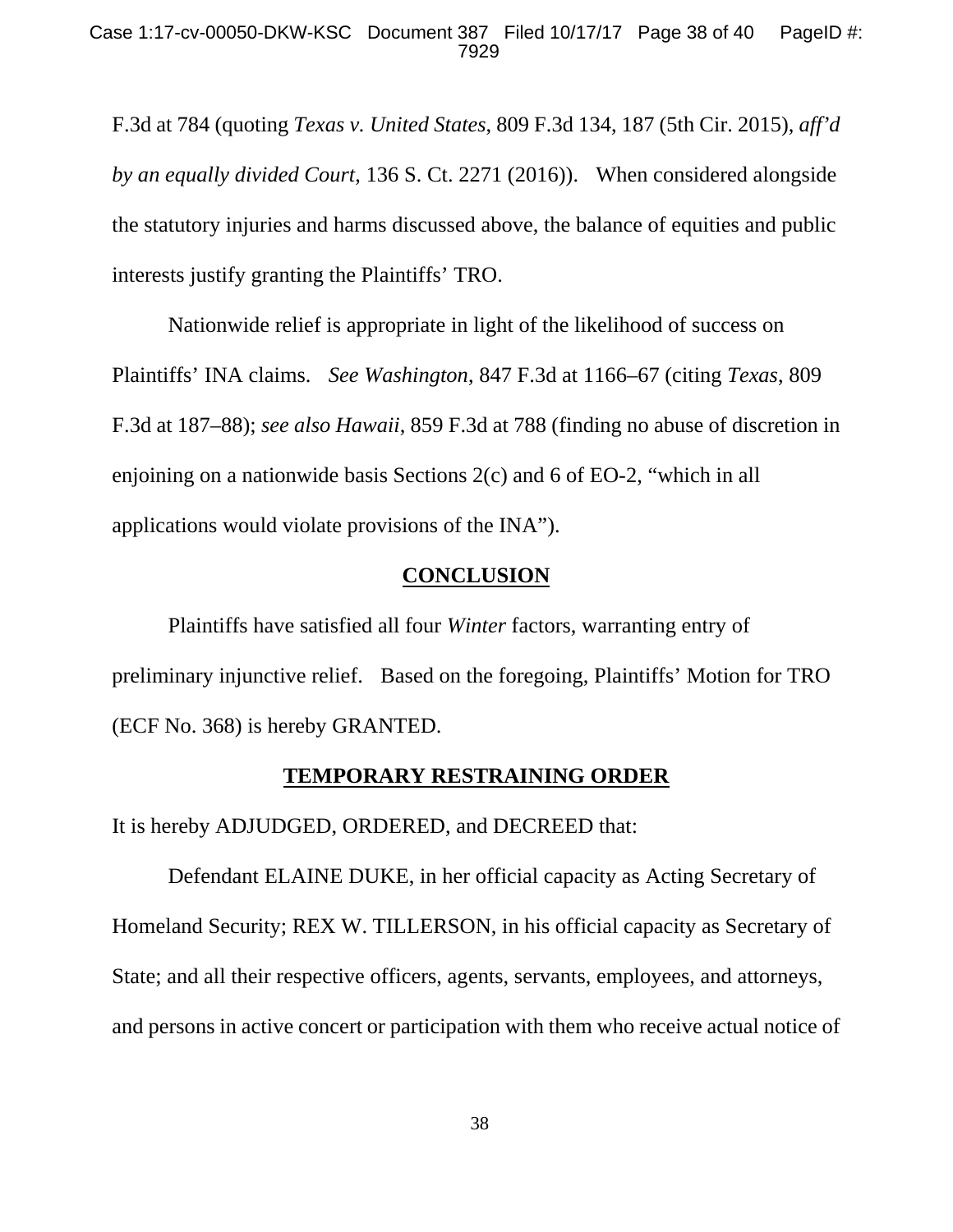this Order, hereby are enjoined fully from enforcing or implementing Sections 2(a), (b), (c), (e), (g), and (h) of the Proclamation issued on September 24, 2017, entitled "Enhancing Vetting Capabilities and Processes for Detecting Attempted Entry into the United States by Terrorists or Other Public-Safety Threats" across the Nation. Enforcement of these provisions in all places, including the United States, at all United States borders and ports of entry, and in the issuance of visas is prohibited, pending further orders from this Court.

No security bond is required under Federal Rule of Civil Procedure 65(c).

 Pursuant to Federal Rule of Civil Procedure 65(b)(2), the Court intends to set an expedited hearing to determine whether this Temporary Restraining Order should be extended. The parties shall submit a stipulated briefing and hearing schedule for the Court's approval forthwith, or promptly indicate whether they jointly consent to the conversion of this Temporary Restraining Order to a Preliminary Injunction without the need for additional briefing or a hearing.